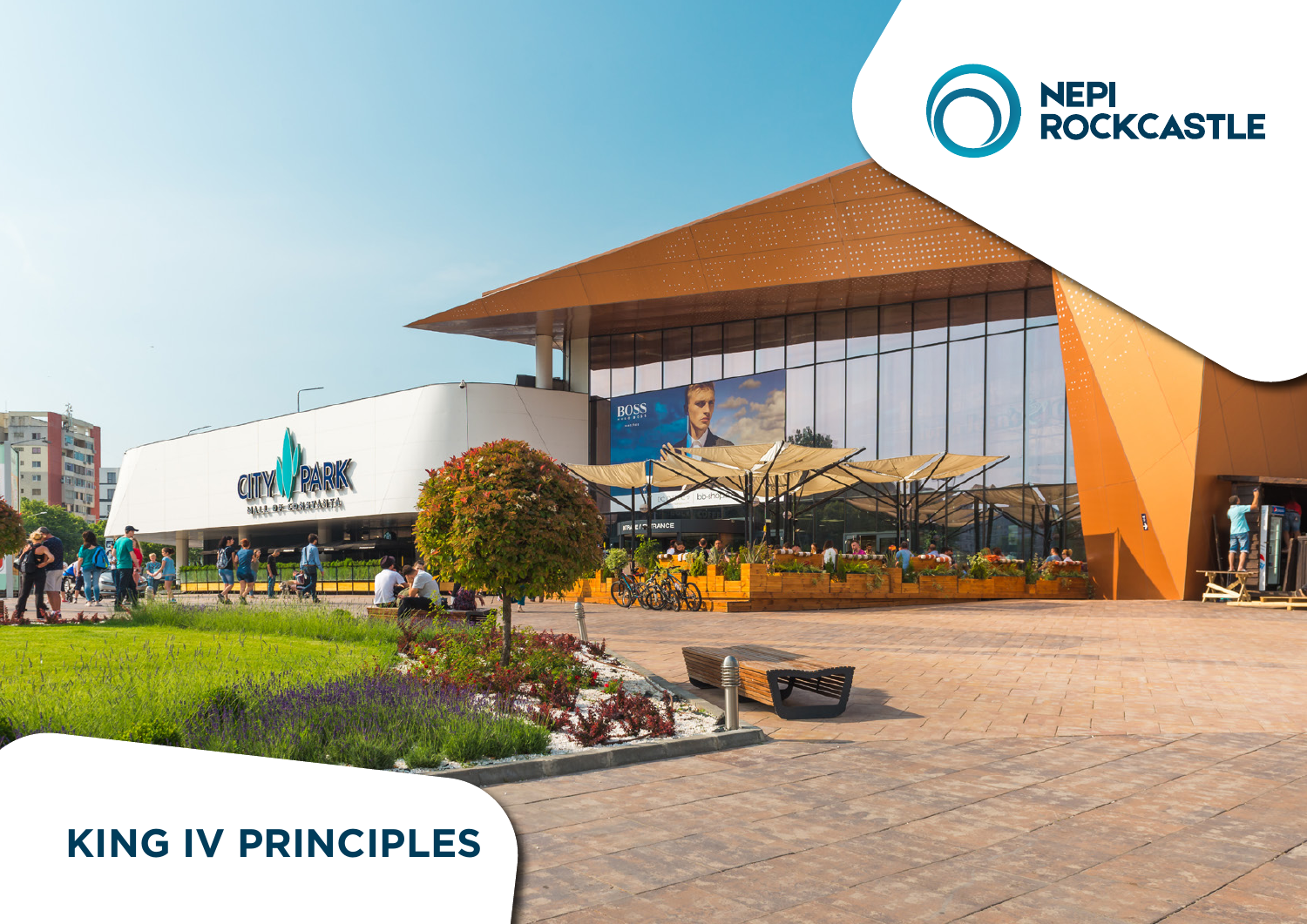# King IV principles



*NEPI Rockcastle plc ('NEPI Rockcastle' or 'the Company' or 'the Group) King IV Application Register in respect of the 2021 financial year*

The Board recognizes the importance of sound corporate governance, endorses and monitors compliance with the compulsory guidelines of the King IV Report on Corporate Governance in South Africa (King IV) and the JSE Listing Requirements. In line with King IV's 'apply and explain' approach, the directors disclose the extent to which NEPI Rockcastle applies the King IV principles to sustain value for stakeholders.

| Leadership, ethics and corporate citizenship |                                                                                                                                                                                                                                                                                                                                                                                                                                                                                                                                                                                                                   |
|----------------------------------------------|-------------------------------------------------------------------------------------------------------------------------------------------------------------------------------------------------------------------------------------------------------------------------------------------------------------------------------------------------------------------------------------------------------------------------------------------------------------------------------------------------------------------------------------------------------------------------------------------------------------------|
| Leadership                                   |                                                                                                                                                                                                                                                                                                                                                                                                                                                                                                                                                                                                                   |
| <b>Principle 1</b>                           | The Board should lead ethically and effectively                                                                                                                                                                                                                                                                                                                                                                                                                                                                                                                                                                   |
|                                              | NEPI Rockcastle is committed to ethical behaviour throughout its business, adopting the principles of integrity, competence, responsibility, accountability,<br>fairness and transparency in order to offer effective leadership that achieves the Group's strategic objectives and positive outcomes over time. The Group's<br>Corporate Governance Framework describes in detail the core principles that quide the Group and its Board. Members of the Board should individually and<br>collectively cultivate the following characteristics and lead by example by exhibiting them in their conduct:          |
|                                              | Integrity:<br>Directors must act in good faith and in the best interest of the organisation;<br>Directors should avoid conflicts of interest. In cases where a conflict cannot be avoided, it should be disclosed to the Board in full at the earliest opportunity,<br>and then proactively managed as determined by the Board while subject to legal provisions;<br>Directors should act ethically beyond mere legal compliance;<br>Directors should set the tone for an ethical organisational culture.                                                                                                         |
|                                              | Competence:<br>Directors should take steps to ensure that they have sufficient working knowledge of the organisation, its industry, the funds it uses and affects as well as of<br>the key laws, rules, codes and standards applicable to the organisation;<br>Directors must act with due care, skill and diligence, and take reasonably diligent steps to become informed about matters for decision;<br>Directors should continuously develop their competence to lead effectively.                                                                                                                            |
|                                              | <b>Accountability:</b><br>Directors acknowledge their responsibilities for decisions, policies, steering mechanisms they employ in the governing of the Group;<br>The Directors are willing to answer for the execution of their responsibilities towards the Group.                                                                                                                                                                                                                                                                                                                                              |
|                                              | <b>Transparency and Confidentiality:</b><br>Directors should be transparent in the way they exercise their governance role and responsibilities;<br>Directors shall respect the confidentiality of information acquired in their capacity as members of the Board and shall not disclose any such information to<br>third parties without proper and specific authority or unless there is a legal or professional duty to do so. Confidential information acquired as a result of<br>professional and business relationships shall not be used to the personal advantage of the Directors or any third parties.  |
|                                              | <b>Strategic oversight:</b><br>Non-executive Directors are key advisors to management, advising on strategic direction, objectives and action plans, taking into account business<br>opportunities and the Group's risk appetite.<br>In carrying out this oversight role, the Board actively engages in setting the long-term strategic goals for the organisation, reviews and approves business<br>strategies, corporate financial objectives, financial and funding plans that are consistent with the strategic goals and monitors the Group's performance in<br>executing strategies and meeting objectives. |
|                                              | The Group Code of Ethics was approved by the Company's Board of Directors, and is applicable to all Directors, employees, consultants and contractors.                                                                                                                                                                                                                                                                                                                                                                                                                                                            |

The Code of Ethical Conduct was established to ensure that the Group operates ethically and based on commonly agreed principles.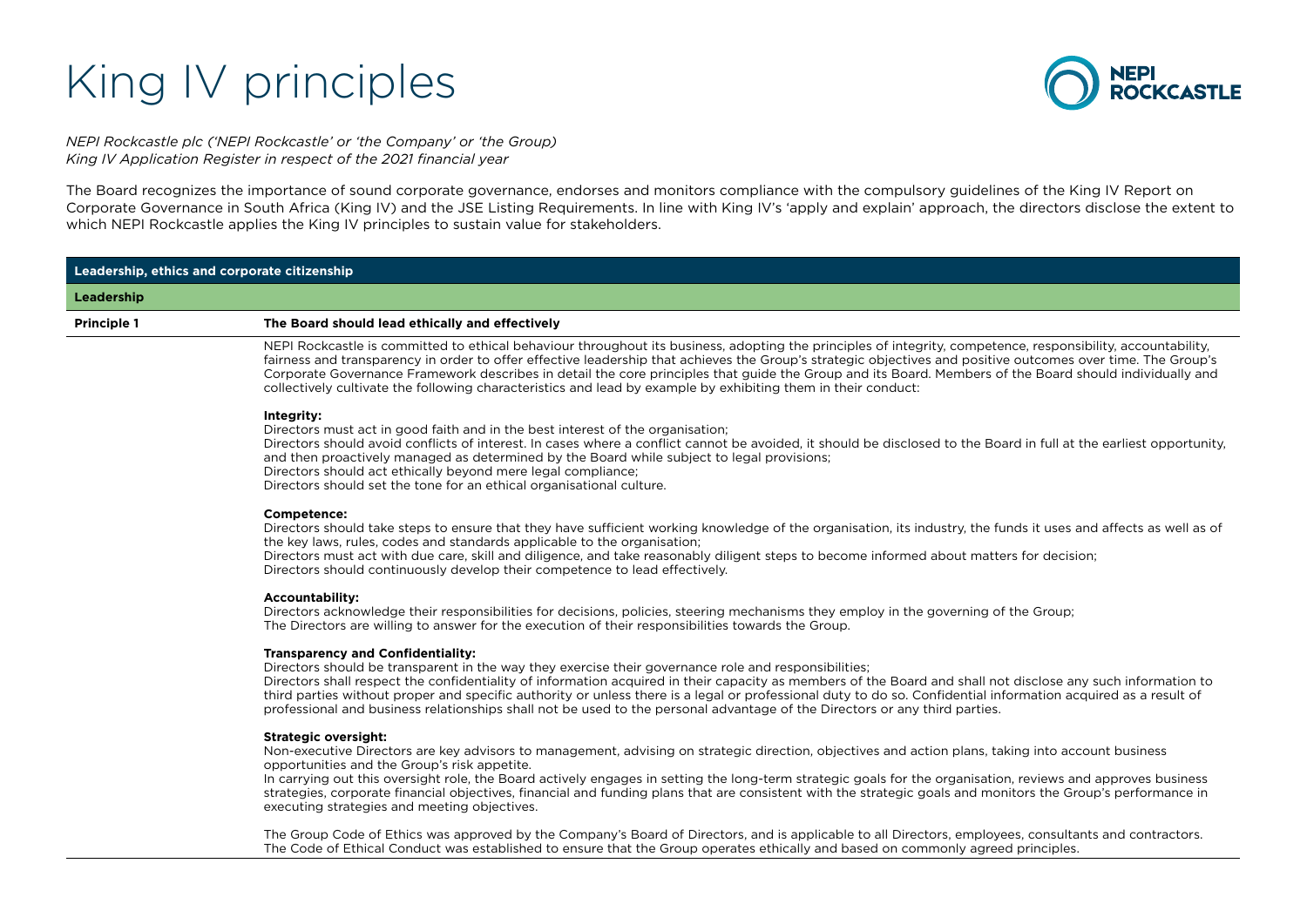**Organisation** 



|                              | The Corporate Governance Framework sets out the responsibilities of the Board as a whole, as well as the responsibilities of some key members, such as<br>the Chairman of the Board, the Lead Independent Director, the CEO, the CFO. It also describes the evaluation of the performance and effectiveness of the<br>Board and its Committees. The performance of the Board, its Committees and individual Directors is evaluated annually, and the results are reviewed by the<br>Nomination Committee or the Board. The performance and effectiveness of the Chairman of the Board is evaluated collectively by its members.                                                                                                                                                                                                                        |
|------------------------------|--------------------------------------------------------------------------------------------------------------------------------------------------------------------------------------------------------------------------------------------------------------------------------------------------------------------------------------------------------------------------------------------------------------------------------------------------------------------------------------------------------------------------------------------------------------------------------------------------------------------------------------------------------------------------------------------------------------------------------------------------------------------------------------------------------------------------------------------------------|
|                              | Directors of the company assume collective responsibility for steering and setting the direction of the Group, approving policies and planning, overseeing and<br>monitoring of implementation and execution by management, and ensuring accountability for organisational performance. Directors are also responsible for<br>anticipating, preventing and otherwise ameliorating the negative outcomes of the organisation's activities and outputs on the context of the economy, society<br>and environment in which it operates, and the capitals (financial, manufactured, intellectual, human, social and relationship) that it uses and affects. Risks are<br>taken and opportunities sought in a responsible manner and in the best interests of the company, following the Risk Management Policy and Risk Appetite<br>approved by the Board. |
|                              | Directors attend Board and Board Committee meetings and devote sufficient time and effort to prepare for those meetings. While delegating some<br>responsibilities to its sub-Committees, the Board retains accountability and this principle is described in the Corporate Governance Framework. Directors are<br>willing to answer for the execution of their responsibilities, even where these are delegated.                                                                                                                                                                                                                                                                                                                                                                                                                                      |
|                              | Directors adopt a stakeholder-inclusive approach in the execution of their governance roles and responsibilities, and direct the Company in a way that does<br>not adversely affect the natural environment, society or future generations. The Board assumes collective responsibility for the following functions: direct,<br>govern and control the Group, while providing effective corporate governance, promoting an ethical corporate culture and ensuring that the organisation is,<br>and is seen to be, a responsible corporate citizen. Furthermore, the Board acts as a link between the stakeholders and the Group and ensures that there is a<br>transparent and effective communication with stakeholders on both positive and negative aspects of the business.                                                                        |
|                              | Directors are transparent in the manner in which they exercise their governance role and responsibilities.<br>Based on the Dealing Code approved by the Board, NEPI Rockcastle directors, executives and senior employees are prohibited from dealing in NEPI<br>Rockcastle securities during certain closed periods, as notified by the company. Director's dealings in NEPI Rockcastle securities are timely communicated,<br>based on the applicable JSE Listing Requirements.                                                                                                                                                                                                                                                                                                                                                                      |
| <b>Organisational ethics</b> |                                                                                                                                                                                                                                                                                                                                                                                                                                                                                                                                                                                                                                                                                                                                                                                                                                                        |
| <b>Principle 2</b>           | The Board should govern the ethics of the organisation in a way that supports the establishment of an ethical culture                                                                                                                                                                                                                                                                                                                                                                                                                                                                                                                                                                                                                                                                                                                                  |
|                              | It is the Board's responsibility to direct, govern and control the Group, while providing effective corporate governance and promoting an ethical corporate<br>culture. The Board ensures that management cultivates a culture of ethical conduct through the establishment, approval and dissemination of the Code<br>of Ethical Conduct and through the integration of ethical considerations into all Company's practices, procedures and policies. The Board delegated to<br>management, through the CEO, the implementation of the Code of Ethics, while providing oversight over effectiveness of implementation, ensuring a<br>sanctioning mechanism is in place for gross non-compliance and monitoring adherence of all employees.                                                                                                            |
|                              | The following general rules apply in relation to the Code:<br>All employees must comply with its provisions. Any officer, director, or employee violating the Code may be subject to discipline, including demotion or<br>dismissal.                                                                                                                                                                                                                                                                                                                                                                                                                                                                                                                                                                                                                   |
|                              | All employees have a duty to report all suspected violations of the Code or other potentially unethical behaviour by anyone, including officers, directors,<br>2.<br>employees, agents, customers, suppliers, contractors and subcontractors to the Risk and Compliance Officer.<br>Employees in management positions are personally accountable for their own conduct and the conduct of those reporting to them.<br>3.<br>No employee has the authority to direct, participate in, approve, or tolerate any violation of the Code.<br>4.                                                                                                                                                                                                                                                                                                             |
|                              | Any employee who has questions about the application of the Code should consult with the Compliance Officer.<br>5.                                                                                                                                                                                                                                                                                                                                                                                                                                                                                                                                                                                                                                                                                                                                     |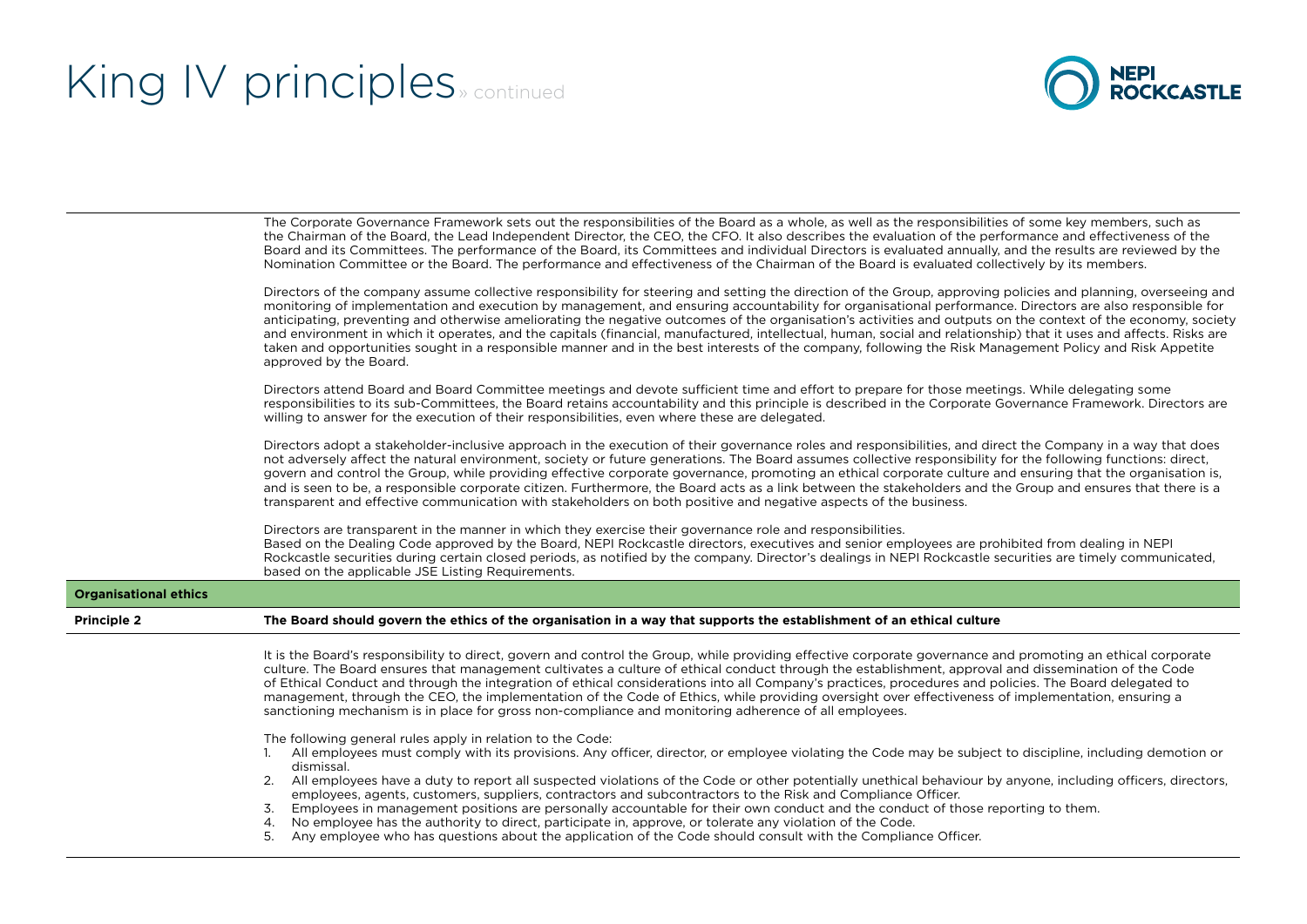

The Code of Ethics addresses in detail the conflict of interest topic and management conducted dedicated campaigns, in order to collect all potential conflicts, address them with recommendations, raise employees' awareness of risks deriving from conflict of interest and reporting requirements. The 2021 campaign covered, besides employees, the Company's Directors and key collaborators such as outsourced Property Managers and Project Managers.

According to the Code, a conflict of interest arises whenever an employee's position or responsibilities present an opportunity for personal benefit, inconsistent with the Group's best interests. Individuals are responsible for their own ethical behaviour, and are expected to act, at all times and in all ways, in the best interest of the Company. If and when they consider a conflict of interest exists, the Risk and Compliance Officer is to be notified immediately. The Risk and Compliance Officer provides advice on how the conflict of interest can be avoided. Undisclosed, materialized conflict of interest will trigger employee consequence management process and disciplinary measures are considered by the Ethics / Disciplinary Committee constituted at Group level.

According to the Group Code of Ethical Conduct. Board members are alert to conflicts of interest and ethical conduct and are required to refrain from the following:

- 1. engaging in personal business that may compete with the Group;
- 2. demanding or accepting substantial gifts from the Group or from any of its employees or partners, for themselves or their spouse, registered partner or other life companion, foster child or relative by blood or marriage up to the second degree;
- 3. providing unjustified advantages to third parties at the Group's expense;
- 4. taking personal advantage of business opportunities that the Group would be entitled to;
- 5. allowing in any other way the influence of third parties to compromise or override independent judgement;
- 6. using confidential information related to the Group for their own personal benefit.

At each Board meeting, potential conflicts related to specific topics on the agenda need to be checked before the meeting. Any potential conflict of a Director will be declared and discussed in the Board. The Board shall decide on the measures to be implemented and the degree of further involvement of the respective Director in the matter at hand.

Any conflict of interest deemed significant by the Board during the year would be disclosed in the Annual Report. Such information considers but is not limited to related parties transactions and cross-shareholdings.

The declaration of Interests policy, ensures a unitary and standardized reporting of all interests for the Directors and their related parties.

Besides conflict of interest, the Code of Ethics has strong provisions on the following areas:

- Equal employment and non-discrimination
- Environmental compliance
- Health, safety and labour conditions
- Narcotics and alcohol
- Gifts, entertainment and corruption practices
- Lobbying and political involvement
- Fraud
- Antitrust & competition policy
- Sponsorships and donations
- Communications and Records, Claims, Statements and Certifications
- Confidentiality principles
- Preserving privacy.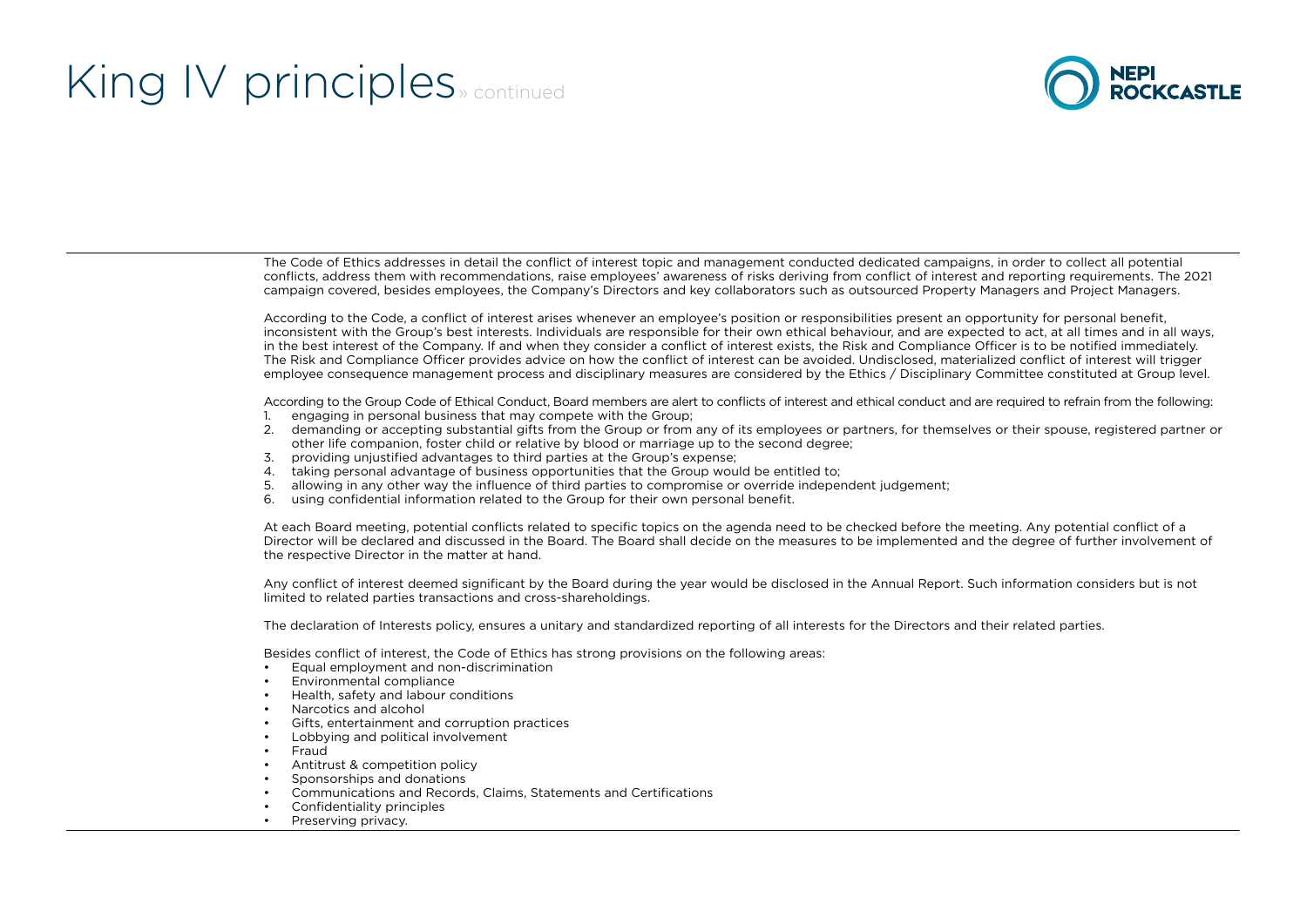

More specifically, strong provisions have been detailed for the following areas:

- bribery and corruption: such behaviour is illegal in all jurisdictions and rejected by the Group, whether performed in the name of the business or in personal name of an employee;
- gifts and events: it sets the value of gifts that may be offered or received as well as conditions for participation to various events organised by tenants or suppliers;
- acceptable behaviour towards public officials, i.e. under no circumstance any gifts, facilitation payments or amounts of money will be offered;
- acceptable behaviour in terms of other ethics and compliance requirements, i.e. health & safety, use of drugs and alcohol, antitrust policy, creating a nondiscrimination and inclusion environment for all employees;
- the Group's approach towards lobbying and political involvement.

Periodical awareness campaigns are organized by Risk and Compliance Department, in order to remind these policies, train employees and enforce the Code of Ethics provisions.

The Group does not support any political parties (no payments, donations or any other in-kind benefits are offered) and does not get involved in political issues of the countries it operates in. The Group does not engage in political lobbying activities and is not part of any professional organization established for lobbying purposes. The Group recognizes the right of any individual employee for their own political views however asks of its employees not to voice those in connection or as a representative of NEPI Rockcastle.

The Company has an open-door policy and supports the "speak-up" culture, thus employees are encouraged to share their concerns, suggestions or complaints with their supervisor. In order to promote full transparency as well as a means to report concerns, the Company implemented a Whistleblowing Policy, which provides also reporting channels, while guaranteeing non-retaliation against the whistle-blower.

- The reporting channels available to both employees and any external party are the following:
- On-line portal available in the Group's website;
- 24/7 hotline reachable from all countries relevant to the Group, operated independently by a service provider.

The Company encourages potential whistle-blowers to disclose their identity through enforcing its non-retaliation policy and guaranteeing confidentiality to The Company encourages potential whistle-blowers to disclose their identity through enforcing its non-retaliation policy and guaranteeing confidentiality to the extent reasonably possible, however complaints made anonymously are treated and analysed with the same diligence.

The Whistleblowing policy and reporting channels are communicated proactively to all employees by management on an annual basis and are available also on the Group's website.

The summary of all tip offs received, including types of misconduct, procedures performed and conclusions, is traced and reported periodically to the Audit Committee. Tip offs are investigated following a plausibility check by Internal Audit, while the reports together with conclusions and recommendations are reported to and discussed in the Audit Committee.

Employees may consult on any ethical issues, report potential conflict of interest and request advice from the Compliance Officer and a general e-mail address is available for use by all employees.

All Group guidelines, policies and procedures are available to its employees in a shared location, therefore making sure expectations are known and properly communicated, regardless of borders and geographical spread.

The Board appointed the Sustainability Committee to oversee and report on the Group's organisational ethics arrangements.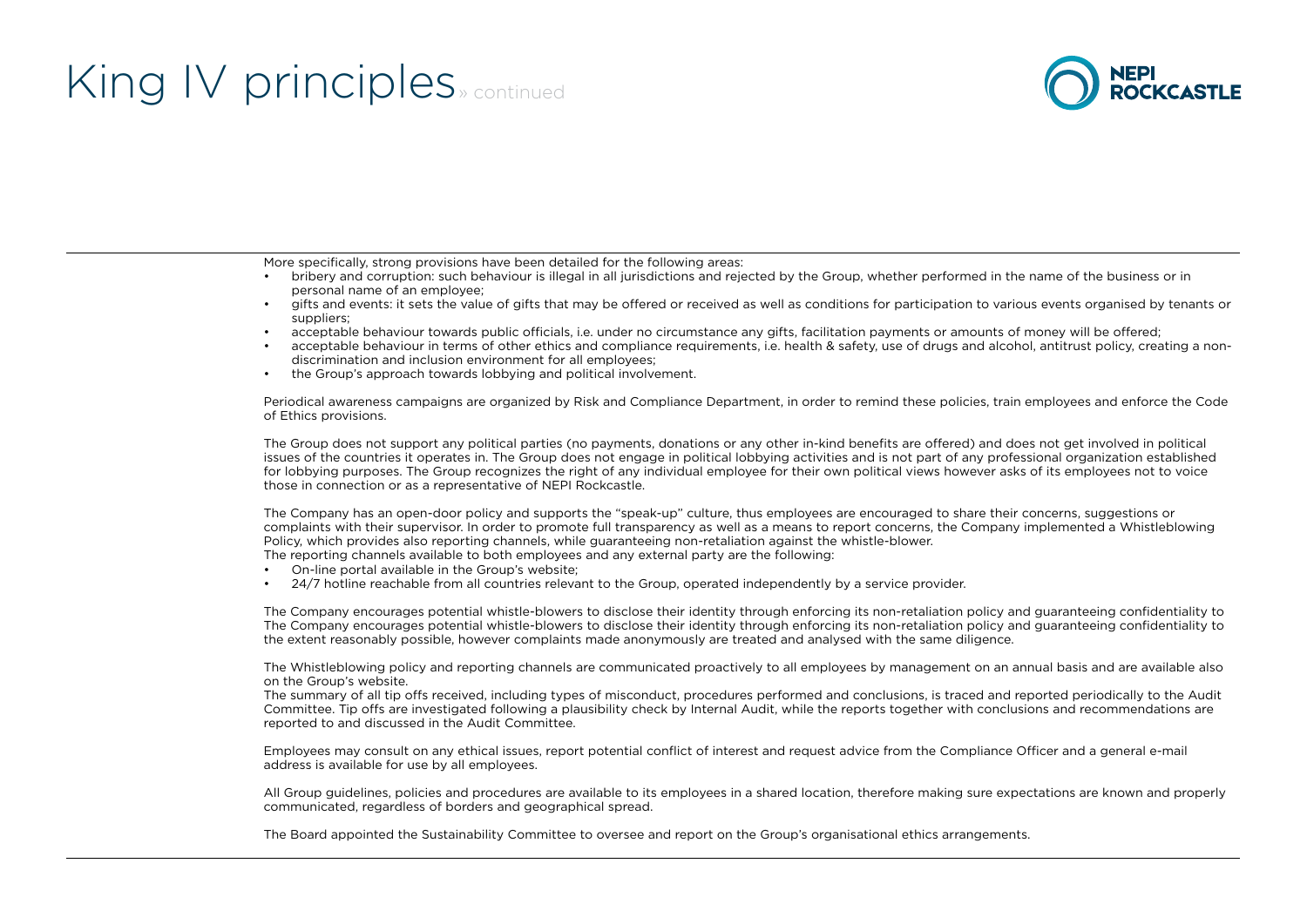

| Responsible corporate citizenship |                                                                                                                                                                                                                                                                                                                                                                                                                                                                                                                                                                                                                                                                 |
|-----------------------------------|-----------------------------------------------------------------------------------------------------------------------------------------------------------------------------------------------------------------------------------------------------------------------------------------------------------------------------------------------------------------------------------------------------------------------------------------------------------------------------------------------------------------------------------------------------------------------------------------------------------------------------------------------------------------|
| Principle 3                       | The governing body should ensure that the organisation is and is seen to be a responsible corporate citizen.                                                                                                                                                                                                                                                                                                                                                                                                                                                                                                                                                    |
|                                   | The oversight and monitoring of the Group's corporate citizenship is performed against measures and targets agreed with management in relation to the<br>workplace, the economy, society and the environment. The Board assumes overall responsibility for sustainability by approving the sustainability strategy,<br>therefore the overall direction to ensure that the Group is a responsible citizen.                                                                                                                                                                                                                                                       |
|                                   | The Board appointed the Sustainability Committee to oversee and report on the Group's organisational ethics, responsible corporate citizenship (including<br>the promotion of equality, prevention of unfair discrimination, the environment, health and public safety, taking into consideration the impact of the<br>Company's activities and of its products or services), sustainable development and stakeholder relationships.                                                                                                                                                                                                                            |
|                                   | The Committee monitors and reviews the Company's standing and promotion of good corporate citizenship, which includes ensuring that:<br>stakeholder interaction is constructive and in support of business objectives;<br>employee health and workplace safety are pro-actively managed to achieve workforce well-being;<br>the impacts of the Company's operations on the environment are managed to minimise and mitigate negative outcomes;<br>human capital is managed to improve people's ability to achieve their objectives;<br>business operations comply with relevant laws and regulations; and<br>principles of corporate governance are adhered to. |
|                                   | The Group defined its sustainability strategy based on the following pillars:                                                                                                                                                                                                                                                                                                                                                                                                                                                                                                                                                                                   |
|                                   | 1. Responsibly together through sustainable resource management - an initiative that focuses on lowering the negative impact on biodiversity, reducing the<br>water, energy, gas consumption and emissions, better and sustainable waste management, in the attempt to improve both impact of consumption, as well as<br>its efficiency.                                                                                                                                                                                                                                                                                                                        |
|                                   | 2. Sustainability through green and healthy buildings - NEPI Rockcastle is continuously targeting an improvement process for its buildings and as a result,<br>these are being certified at the highest sustainability and safety standards in the real estate industry. This acknowledges the Group's commitment in having<br>sustainable buildings, both during construction and in the operational stages.                                                                                                                                                                                                                                                   |
|                                   | 3. Community Engagement - with a view of giving back to the communities and sustainable social development, NEPI Rockcastle strongly believe that the<br>cornerstone of its sustainable strategy are the communities: partners, clients, visitors and all catchment areas inhabitants.                                                                                                                                                                                                                                                                                                                                                                          |
|                                   | 4. People and business integrity - as it's an integral part of the Group's culture, integrity is embedded in all its processes, ensuring compliance with laws<br>and regulations and that all operations are being conducted according to the highest standards of business ethics. NEPI Rockcastle's view is that the major<br>component of running a business with integrity is the people that run the business, while an integer business will have a sustainable and fair approach to its<br>human resources management processes.                                                                                                                         |
|                                   | The four sustainability pillars were built based on identifying material issues following various types of engagement and interactions with major stakeholders<br>categories throughout the year.                                                                                                                                                                                                                                                                                                                                                                                                                                                               |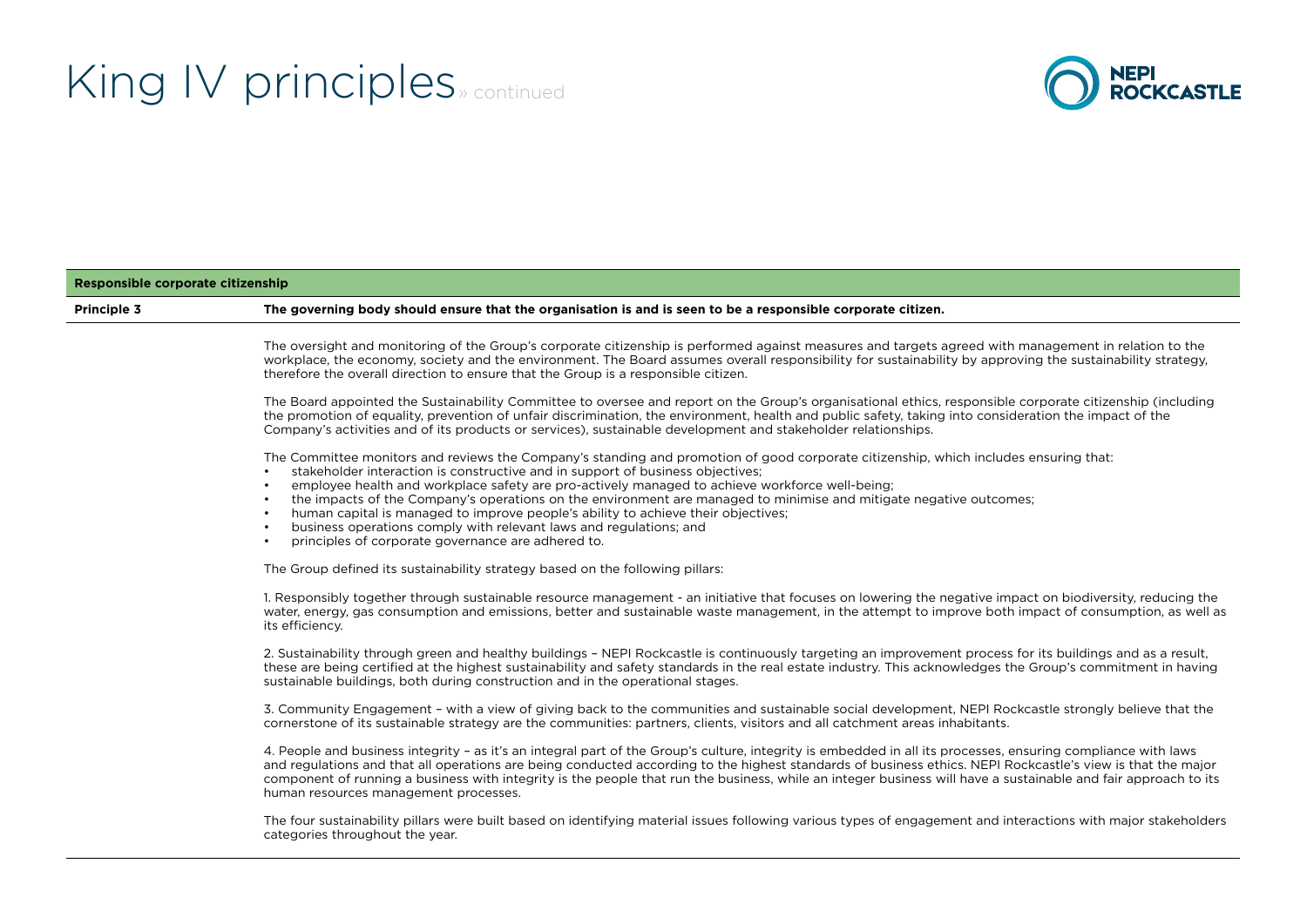

NEPI Rockcastle is highly committed to drive a sustainable business and to be a responsible citizen, and this commitment is endorsed by its Board of Directors. The Company is engaged and liaising with various international organizations in the ESG (Environmental, Social and Governance) sector, in order to continuously adapt its approach and implement best practices in this area. Seeking to be in line with international standards, the Group has permanently enhanced its ESG approach and disclosure policy, as part of the integrated Annual Report. NEPI Rockcastle adhered to top ESG standards and practices, providing reporting or operational guidelines.

The Group is an integral part of the community in which it operates and is committed to building sound relationships, based on trust, honesty, and fairness. Not only is environmental compliance legally mandatory, but it is also an important component of the Group's commitment to the community and developing its good reputation. NEPI Rockcastle therefore is dedicated to minimising the environmental impact of its activities by reducing waste, emissions and discharges, and using energy efficiently.

As part of its continuous improvement process and contribution to a better environment, the Group further aligned its strategy with the United Nations Sustainable Development Goals.

The Group's Integrated Annual Report presents in detail the Group's sustainability report, including its strategy, approach and achievements during 2021. The report is compiled in line with best practice standards such as GRI comprehensive report and EPRA Sustainable Performance Measures.

| Strategy, performance and reporting<br><b>Strategy and performance</b> |                                                                                                                                                                                                                                                                                                                                                                                                                                                                            |
|------------------------------------------------------------------------|----------------------------------------------------------------------------------------------------------------------------------------------------------------------------------------------------------------------------------------------------------------------------------------------------------------------------------------------------------------------------------------------------------------------------------------------------------------------------|
|                                                                        |                                                                                                                                                                                                                                                                                                                                                                                                                                                                            |
|                                                                        | Responsibility for monitoring Group performance rests with the Board of Directors, who steers and sets the direction of the Group for the realisation of its<br>core purpose and values through its strategy.                                                                                                                                                                                                                                                              |
|                                                                        | The formulation and development of the Group's short, medium and long-term strategy, including policies and operational plans to give effect to this<br>strategy, has been delegated to management, while approval needs to be given by the Board of Directors.                                                                                                                                                                                                            |
|                                                                        | Actual implementation and execution of approved policies and operational plans has also been delegated to management, with ongoing oversight against<br>agreed performance measures and targets.                                                                                                                                                                                                                                                                           |
|                                                                        | Annually the Board sets out the strategic path for the company both for the year ahead and for the medium to long-term, which is aligned with the purpose<br>of the Group, the value drivers of its business and the expectations of the stakeholders. Management reports on a quarterly basis at minimum to the Board<br>on operational performance, at which point the Board also assumes the opportunity to consider and assess the strategic direction of the company. |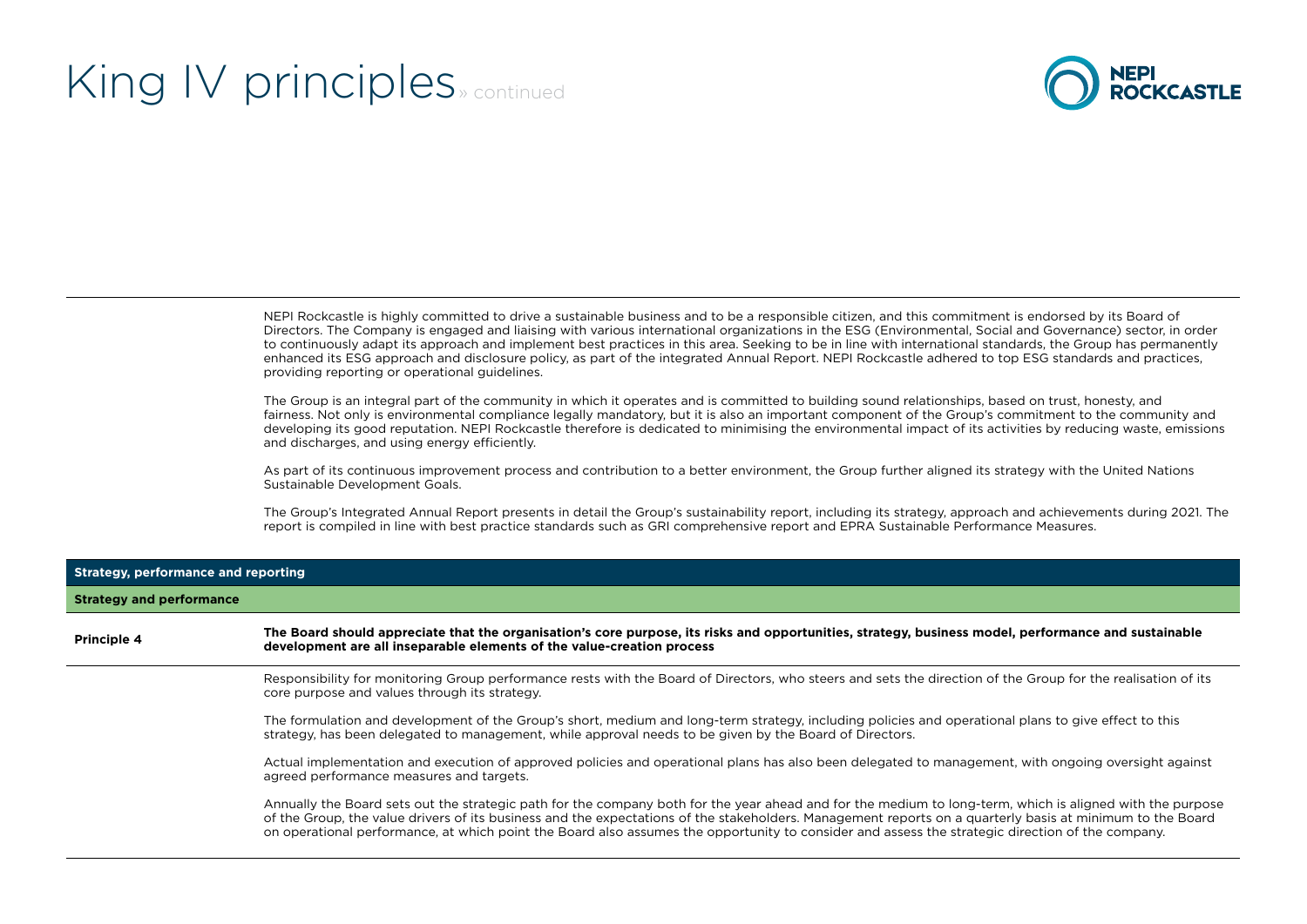

During 2021, the Board:

- Adopted the strategic plans for the Group;
- Ensured the timely execution of investment and development strategies;
- Steered the direction of the Group for realization of its core targets;
- Monitored the Group's operational performance compared to budget and forecasts.

As part of its oversight of performance, the governing body monitors the general viability of the organisation with regard to its reliance and effects on the capitals, its solvency and liquidity, and its status as a going concern. All these are regular topics on the Board's and some of the Committees' agenda.

#### **Reporting**

**Principle 5 The Board should ensure that reports issued by the organisation enable stakeholders to make informed assessments of the organisation's performance, <br>
and its short, medium and lang term prespects. and its short, medium and long-term prospects**

> The Board of Directors approves management's determination of the Group's reporting frameworks and reporting standards to be used, taking into account legal requirements and the intended audience and purpose of each report. In particular, the Board oversees that the annual financial statements, annual report which includes besides financial and operational data the sustainability report, risk report, corporate governance report, remuneration report, comply with all legal and stock exchange requirements and meet the legitimate and reasonable information needs of stakeholders.

> The Board, through the Audit Committee, ensures that the necessary controls are in place to verify and safeguard the integrity of the annual reports and all disclosures. The Group complies with all required disclosures and to ensure this, has compiled and monitors a disclosures checklist, in accordance with King IV requirements, as well as selected provisions from the Dutch and UK governance codes.

With respect to the financial reporting processes the Audit Committee:

- evaluates the Annual Report of the Group for reasonability, completeness, consistency and accuracy prior to issue and approval by the Board;
- evaluates significant management decisions affecting the financial statements, including changes in accounting policy, resolutions requiring a major element of judgement, and the clarity and completeness of proposed financial and sustainability disclosures;
- in consultation with the external auditors and the internal auditors, reviews the integrity of the Group's internal and external financial reporting processes;
- considers the external auditor's opinion about the quality and appropriateness of the Company's accounting policies as applied in its financial reporting,
- pays particular attention to complex and/or unusual transactions,
- recommend to the Board whether it should issue a going concern statement or not, based on the assessment provided by the CFO.

NEPI Rockcastle communicates with shareholders and financing partners principally through investor presentations, investor property tours, its website, the Annual Report and SENS announcements. The Annual General Meeting and any other general meetings give the directors the opportunity to inform shareholders about current, and proposed, operations and enables them to express their views on business activities.

The Board oversees that the Group issues annually an Integrated Report, reviews and approves such report. The Board ensures the integrity of the annual report also based on independent review from the JSE sponsor and the review from the external auditors. The report is published on the corporate website and is accessible to any stakeholder.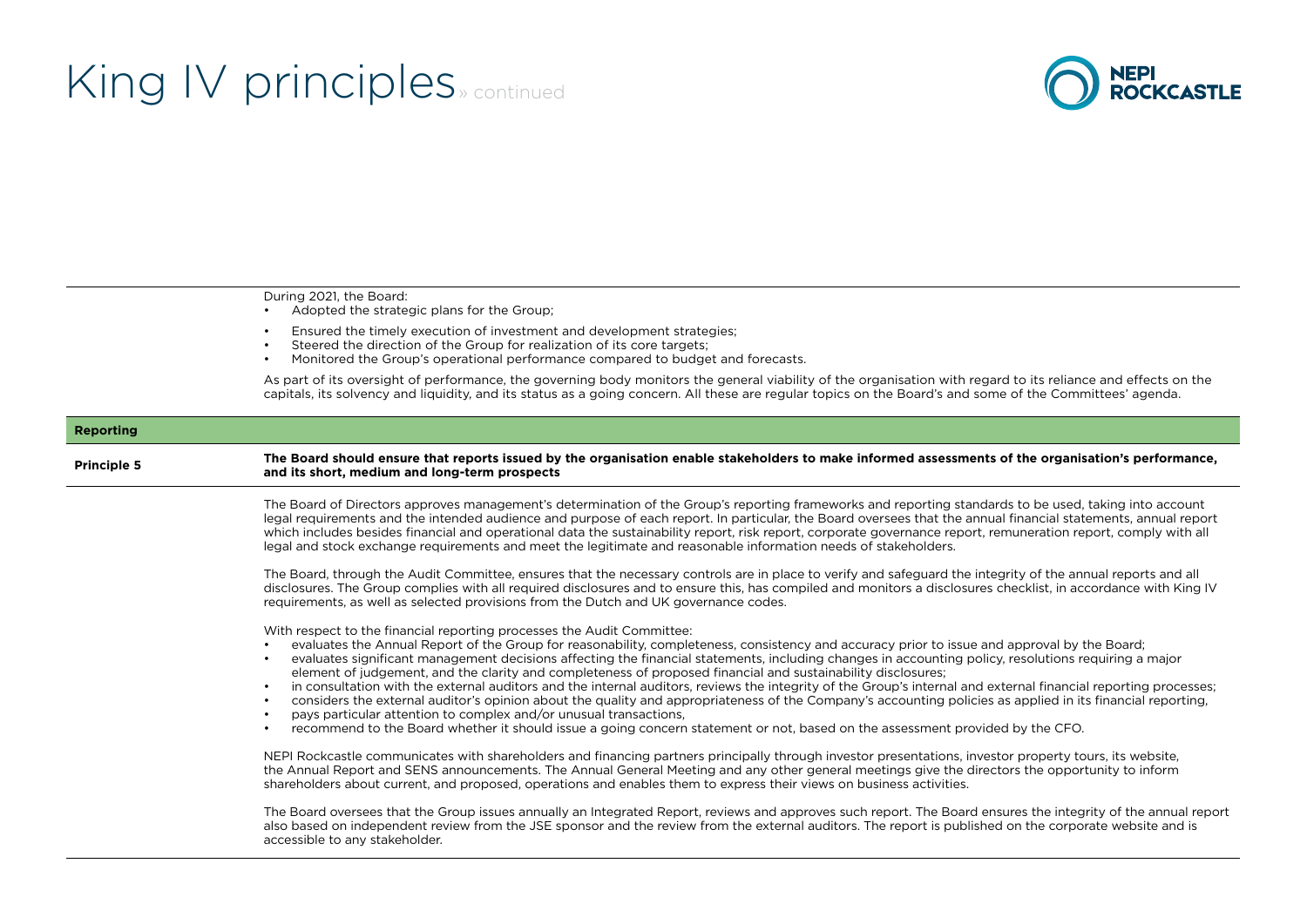

| <b>Governing structures and delegation</b> |                                                                                                                                                                                                                                                                                                                                                                                                                                                                                                                                                                                                                                                                                                                                                                                                                                                                                                                                                                                                                                                                                            |
|--------------------------------------------|--------------------------------------------------------------------------------------------------------------------------------------------------------------------------------------------------------------------------------------------------------------------------------------------------------------------------------------------------------------------------------------------------------------------------------------------------------------------------------------------------------------------------------------------------------------------------------------------------------------------------------------------------------------------------------------------------------------------------------------------------------------------------------------------------------------------------------------------------------------------------------------------------------------------------------------------------------------------------------------------------------------------------------------------------------------------------------------------|
|                                            | Primary role and responsibilities of the Board                                                                                                                                                                                                                                                                                                                                                                                                                                                                                                                                                                                                                                                                                                                                                                                                                                                                                                                                                                                                                                             |
| Principle 6                                | The Board should serve as the focal point and custodian of corporate governance in the organization                                                                                                                                                                                                                                                                                                                                                                                                                                                                                                                                                                                                                                                                                                                                                                                                                                                                                                                                                                                        |
|                                            | NEPI Rockcastle's approach to corporate governance is based on the values and principles underpinning its activities, including Integrity, Competency,<br>Accountability, Transparency, Confidentiality.                                                                                                                                                                                                                                                                                                                                                                                                                                                                                                                                                                                                                                                                                                                                                                                                                                                                                   |
|                                            | The Group developed a detailed Corporate Governance Framework, revised in 2020 and approved by the Board. The framework covers the following 6 pillars:<br>Board and Committees, Group Governance, Management mandate, Compliance and Ethics, Risk Management, Internal Audit.                                                                                                                                                                                                                                                                                                                                                                                                                                                                                                                                                                                                                                                                                                                                                                                                             |
|                                            | The Board of Directors exercises its leadership role by:<br>approving policy and planning that gives effect to the direction provided;<br>overseeing and monitoring implementation and execution by management; and<br>ensuring accountability for organisational performance by means of, amongst others, reporting and disclosure.<br>$\bullet$                                                                                                                                                                                                                                                                                                                                                                                                                                                                                                                                                                                                                                                                                                                                          |
|                                            | The roles, responsibilities, membership requirements and procedural conduct including the governance responsibilities of the Board of Directors and its<br>Committees are documented in the Corporate Governance Framework and Committees Charter, which are regularly reviewed, but at least annually, in order to<br>guide effective functioning and be up to date and aligned with industry and market best practices.<br>The Board is committed to applying the recommendations of King IV, complying with the JSE, Euronext Listings Requirements, and A2X, and adopting and<br>applying relevant standards of best practice, always acting in the best interest of the company.<br>In line with King IV's "apply and explain" approach, the extent to which NEPI Rockcastle applies these principles to create sustainable value for stakeholders<br>over the short, medium and long-term is disclosed transparently and in sufficient detail. The Board believes the Group has established an effective framework<br>and processes to comply with laws, codes, rules and standards. |
|                                            | In the event that the Board or any of its Committees need to obtain independent, external professional advice or other types of professional services at the<br>cost of the Group, on matters within the scope of their duties, the following principles will apply, as they have been established in the Corporate Governance<br>Framework document, approved by the Board:<br>the procurement process will be transparent, objective and traceable;<br>$\bullet$<br>the provider will be selected to achieve the best value for money;<br>the evaluation process may be driven by any of the Directors or the Company Secretary;<br>the Board Secretary is responsible for storing the documentation relevant for the selection process as well as the deliverables or other evidence of service<br>$\bullet$<br>performance as applicable;<br>the contract will be signed based on Group procurement guidelines.                                                                                                                                                                        |
|                                            | NEPI Rockcastle's governance framework and corporate governance practices are disclosed in the Corporate Governance section included in the Annual Report.<br>The number of Board and Committees meetings as well as attendance records are included in the Annual Report, together with an assessment of accountability<br>by the Board, where the Board reviews whether the whole Body is satisfied that it has fulfilled its responsibilities during the year according to the governance<br>framework.                                                                                                                                                                                                                                                                                                                                                                                                                                                                                                                                                                                 |
|                                            | The Board and its Committees considered their activity during 2021 and confirmed through the Annual Report that they are satisfied they have fulfilled their<br>responsibilities in accordance with their charters and the corporate governance framework.                                                                                                                                                                                                                                                                                                                                                                                                                                                                                                                                                                                                                                                                                                                                                                                                                                 |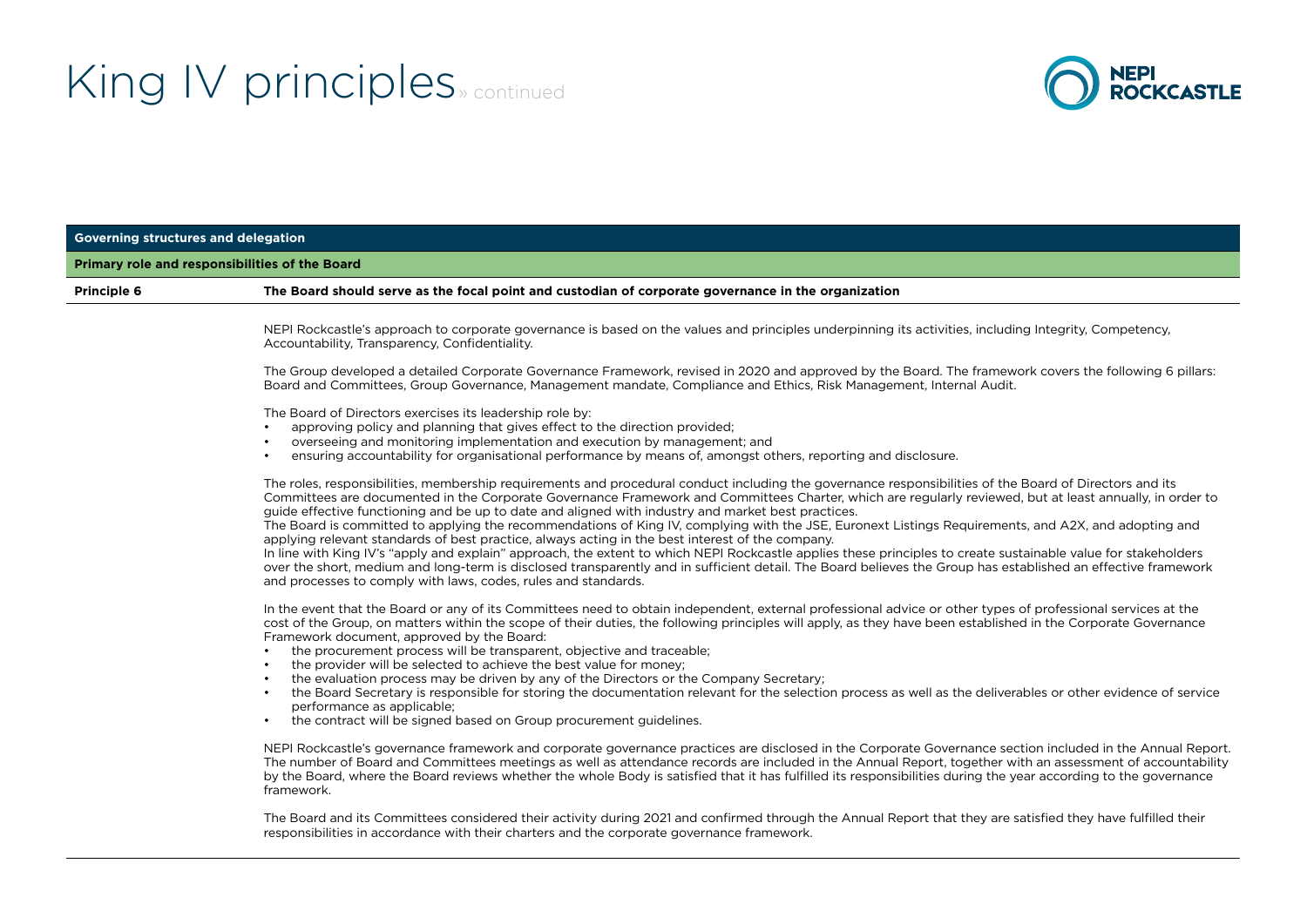

#### **Composition of the Board Principle 7 The Board should comprise the appropriate balance of knowledge, skills, experience, diversity and independence for it to discharge its governance role and responsibilities objectively and effectively** *Also applicable: JSE3.84(e): Categorisation of directors. JSE3.84(a): Balance of power and authority on the Board. JSE3.84(b): Appointment of CEO and Chairman. JSE3.84(i) and (j): Policy on the promotion of gender diversity on the Board. JSE3.84 (d): CV of each director standing for election or re- election*

In determining the composition of the Board, the Nomination Committee considers the appropriate combination of executive, non-executive, independent non-executive directors, whilst achieving regulatory and diversity requirements.

#### **Composition of the Board**

The majority of the directors are non-executive directors, and the majority of the non-Executive Directors are independent. The roles of the Chairman, Lead Independent Director and of the Chief Executive Officer are clearly separated to ensure a balance of power and prevent any director from exercising unfettered powers of decision-making. Furthermore, a clear division of responsibilities at Board level ensures a balance of power and authority, so that no individual can take unilateral decisions. The role of the Chairman of the Board, the Lead Independent Director, the CEO, the CFO are clearly defined and disclosed in the Annual Report.

The Board comprises a mix of non-Executive and Executive Directors. In order to ensure that the Directors' varied backgrounds and experience provide NEPI Rockcastle with an appropriate combination of knowledge and expertise that is necessary to manage the business effectively, the Board approved a Board Profile Paper. This describes in detail the competences, expertise, and backgrounds expected from Board members individually, the Committees and the Board collectively. It also sets out principles for diversity, independence and representation of Executive versus non-Executive Directors.

The directors' varied backgrounds, experience and countries of residence provide NEPI Rockcastle with an appropriate mix of knowledge and expertise that is necessary to manage the business effectively.

There are no external advisors who regularly attend, or are invited to attend, Board Committees meetings.

The Group supports the principles of diversity at both Board level and on Group-wide basis. No voluntary target has been set. Figures related to Board's diverse background, nationalities, experience are disclosed in the Annual Report, together with a short curriculum vitae of the non-Executive Directors, their age and their current appointments in other listed companies.

#### **Appointment of directors**

Directors are appointed by the Board or by the shareholders. Board appointed directors need to be reappointed by the shareholders at the Company's next annual general meeting ("AGM").

Each year one third of the directors retire by rotation and stand for reappointment by the shareholders except for the first AGM when all directors must retire and stand for reappointment. Board appointments are conducted in a formal and transparent manner by the entire board following recommendations made by the Nomination Committee.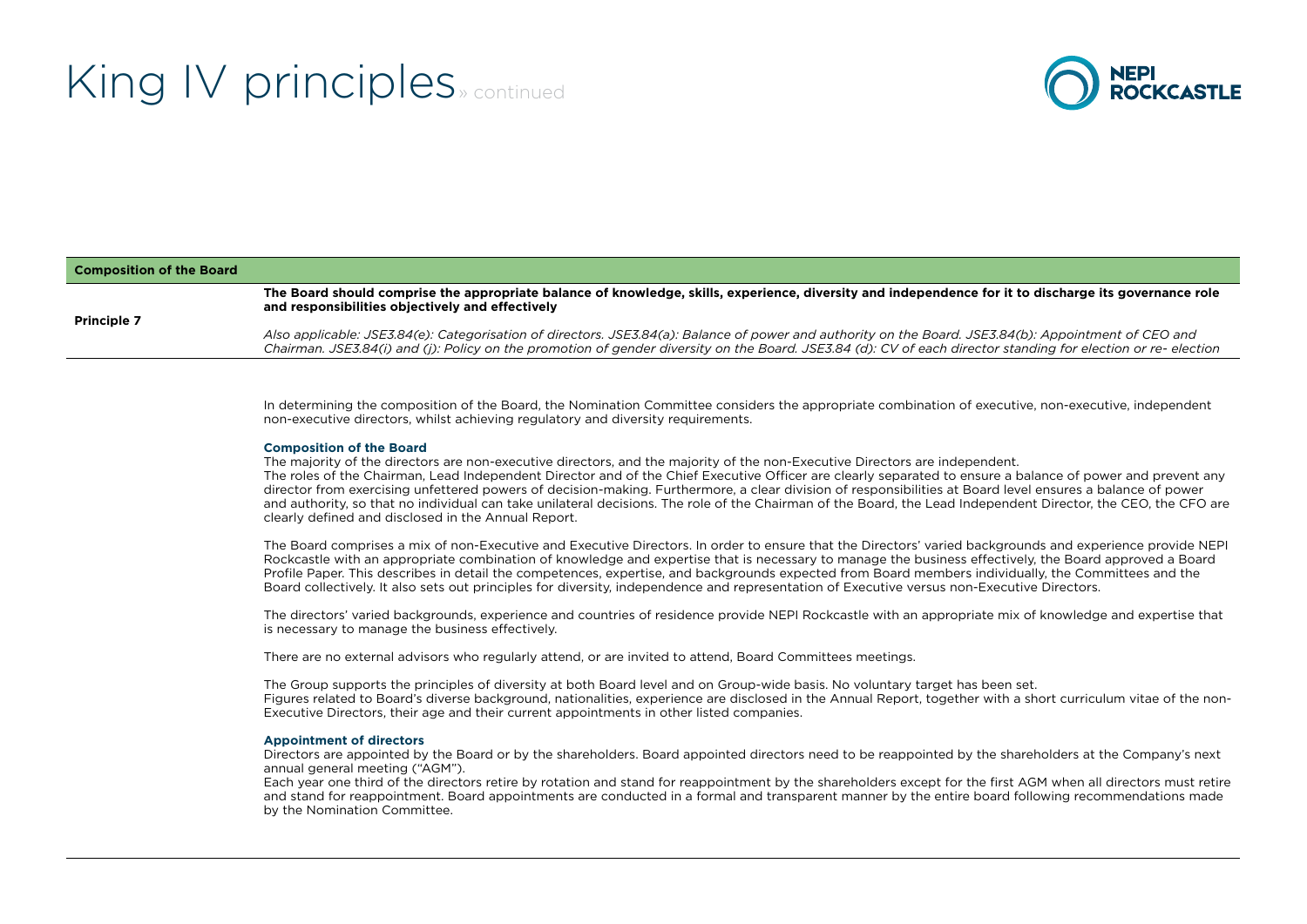

#### **Nomination, election and appointment of directors**

The Nomination Committee assists the Board in identifying qualified individuals to become Board members and recommends on the composition of the Board. The Nomination Committee is established to:

- identify suitable Board candidates in order to fill vacancies;
- ensure there is a succession plan in place for key management Board members;
- assess the independence of Non-Executive Directors, and
- assess the composition of the Board sub-committees.

#### **Independence and conflicts**

Directors are alert to conflicts of interest and unethical conduct and are required to refrain from the following:

- engaging in personal business that may compete with the Group:
- demanding or accepting substantial gifts from the Group or from any of its employees or partners, for themselves or their spouse, registered partner or other life companion, foster child or relative by blood or marriage up to the second degree;
- providing unjustified advantages to third parties at the Group's expense;
- taking personal advantage of business opportunities that the Group would be entitled to;
- allowing in any other way the influence of third parties to compromise or override independent judgement;
- using confidential information related to the Group for their own personal benefit.

At each Board meeting, potential conflicts related to specific topics on the agenda are checked before the meeting. Any potential conflict of a Director is declared and discussed in the Board. The Board decides on the measures to be implemented and the degree of further involvement of the respective Director in the matter at hand.

Any conflict of interest deemed significant by the Board during the year would be disclosed in the Annual Report. Such information considers but is not limited to related party transactions and cross-shareholdings.

The independence of each newly proposed Director will be assessed formally by the Nomination Committee and presented to the Board when the Director is proposed to be appointed, as well as reassessed annually, based on clear criteria defined in the Corporate Governance Framework and aligned with King IV.

The following criteria, fully aligned with the corporate governance framework, have been used to assess the independence of the Board of Directors' non-Executive members in 2021:

Criteria 1: The Director is not a significant provider of funds to the Group

Criteria 2: The Director is not an officer, employee or representative of a significant funding provider of the Group.

Criteria 3: The Director is not a participant in the Group's share incentive scheme.

Criteria 4: The Director does not own shares in NEPI Rockcastle, which are material to the personal wealth of the Director.

Criteria 5: The Director has not been an executive of NEPI Rockcastle during the preceding 3 (three) financial years.

Criteria 6: The Director has not been designated as an external auditor of the Group or a key member of the external audit engagement team during the preceding 3 (three) financial years.

Criteria 7: The Director is not part of the executive management of another organisation which is a related party of the Group.

Criteria 8: The Director is not entitled to remuneration contingent on the performance of the Group.

If any of the criteria above is not met, the Director is considered non-independent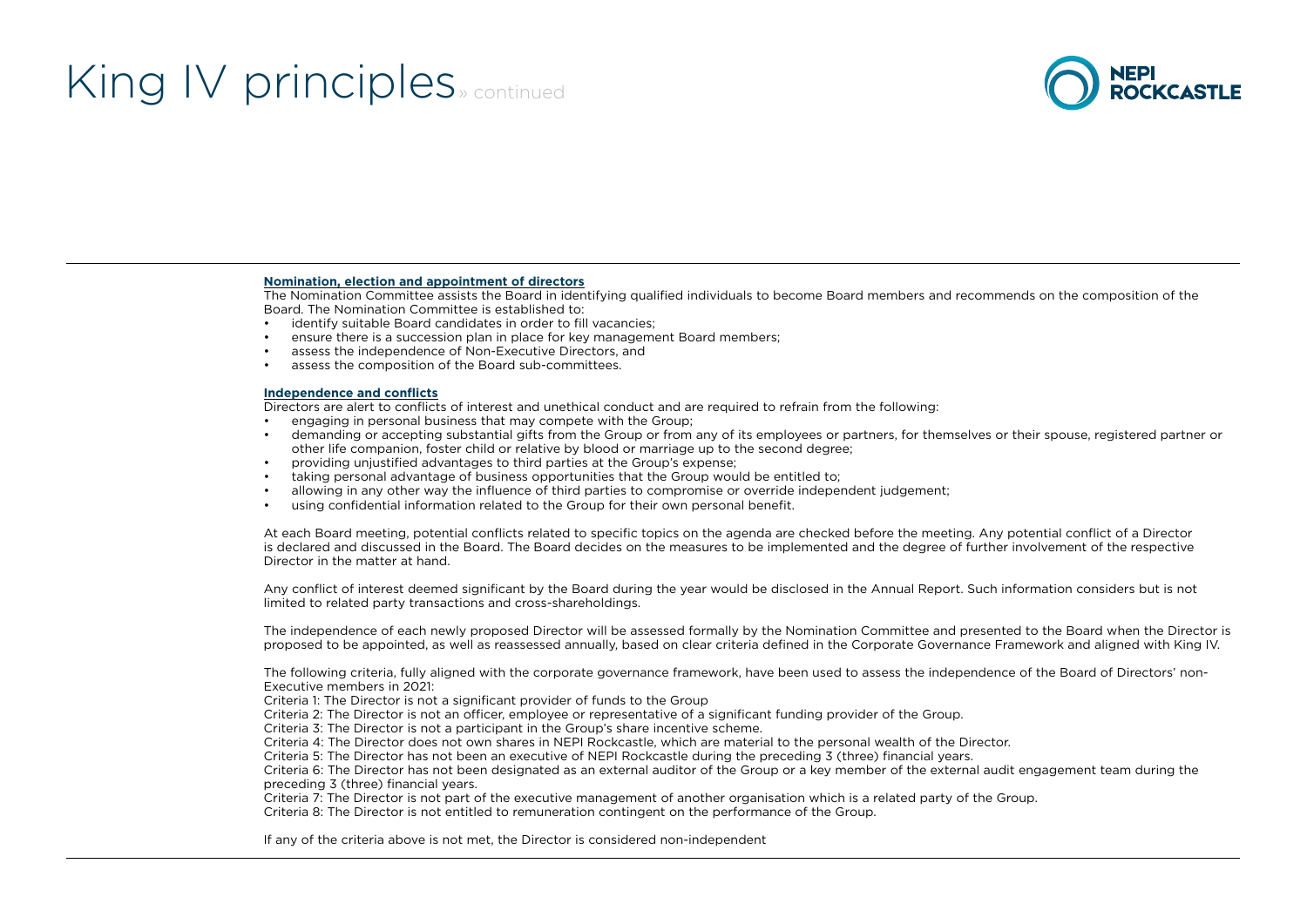

A non-Executive member of the Board may continue to serve in an independent capacity for longer than nine years only if, upon an assessment by the Board, conducted every year after the nine years, it is concluded that the member exercises objective judgement and there is no interest, position, association or relationship which, when judged from the perspective of a reasonable and informed third party, is likely to influence unduly or cause bias in decision-making.

The Chairman of the Board is an independent non-Executive Director. All members of the Audit Committee, including its Chairman, are independent non-Executive Directors.

When determining the most appropriate number of members and the mix / composition, the following are considered by the Board / Nomination Committee for each of the members individually and for the Board as a whole:

- a. The mix of knowledge, skills, experience and business acumen;
- b. The mix of executive vs non-executive and independent vs non-independent members;
- c. The need for a sufficient number of members that qualify to serve on the committees of the governing body.
- d. The need to secure a quorum at meetings.
- e. Regulatory requirements.
- f. Diversity considerations.

The Board considers that its composition and the composition of its committees is adequate and that the varied members' qualifications, experience and expertise, age, period of service, other directorships and positions held, are satisfactory to comply with the Corporate Governance Framework and Board Profile Paper.

A Board succession process is in place to ensure that a framework exists for an effective and orderly succession of Directors that will result in the knowledge, skills and experience necessary for the Board to effectively govern the Group. The objectives of the succession planning process include:

- to identify the required knowledge, skills and experience at a full Board level to effectively fulfil the Board's legal role and responsibilities;
- to ensure an appropriate balance across the Board exists; including, ensuring sufficient diversity among Directors;
- to identify the best qualified individuals for recommendation at the annual AGM;
- to achieve continuity through a smooth succession of Directors (including Board and committee leadership) that balances perspective and independence with experience and historical knowledge;
- to satisfy best practice within the legal and regulatory framework within which the Group operates; in particular, the satisfaction of JSE Limited and Euronext Listing requirements and applicable statutory obligations which exists in the various legal environments in which the Group operates.

The Nomination Committee provides leadership over Board succession planning and has implemented such processes and procedures as required to fulfil the committee objectives.

Directors are required to take the necessary steps to ensure that they have sufficient working knowledge of the company, its industry, the context of the economy, society and environment in which it operates, the capitals (financial, manufactured, intellectual, human, social and relationship) it uses and affects as well as of the key laws, rules, codes, and standards applicable to the Group.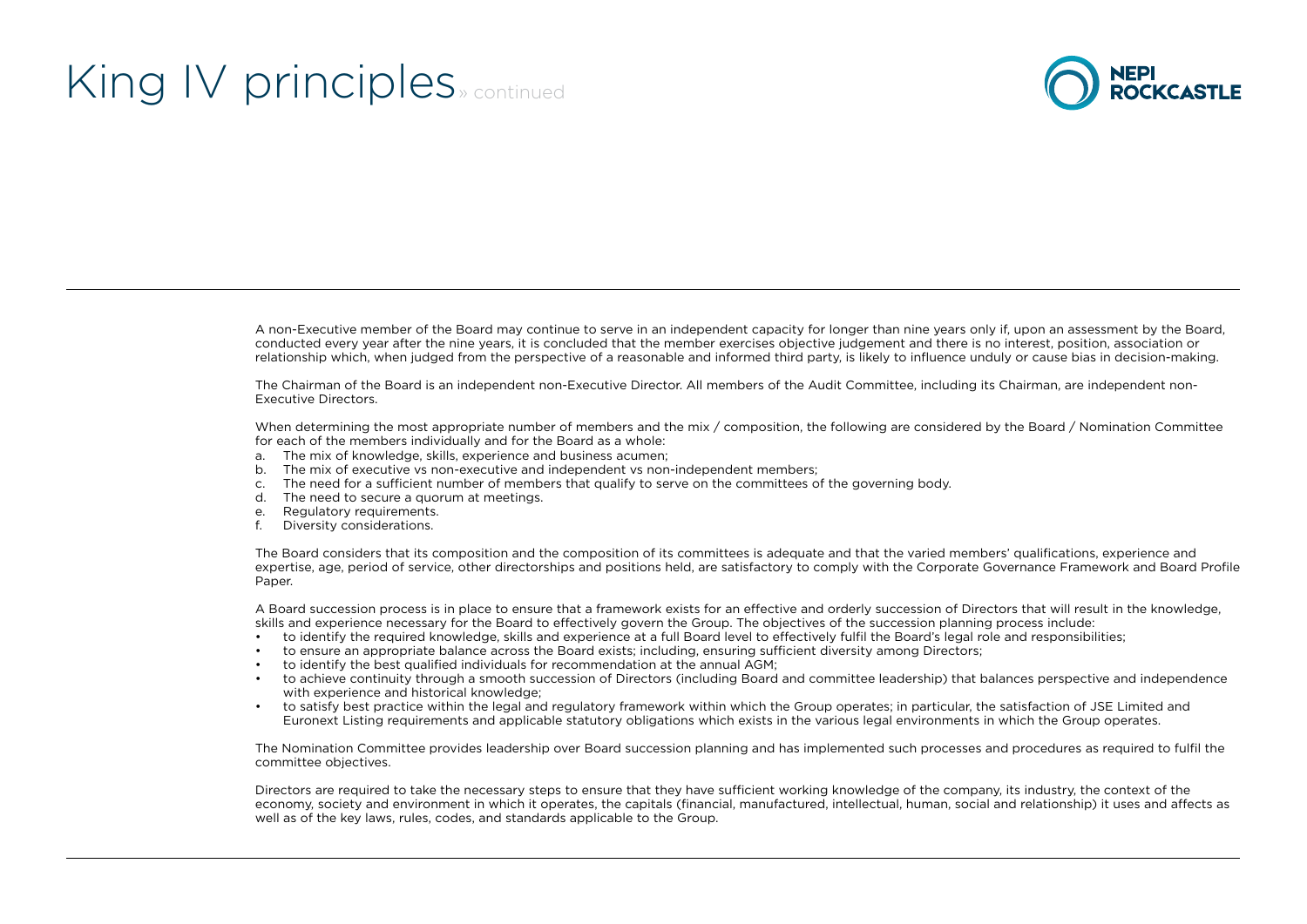### King IV principles<sub>» continued</sub>



| <b>Committees of the Board</b> |                                                                                                                                                                                                                                                                                                                                                                                                                                                                                                                                                                                                                                                                                                                          |
|--------------------------------|--------------------------------------------------------------------------------------------------------------------------------------------------------------------------------------------------------------------------------------------------------------------------------------------------------------------------------------------------------------------------------------------------------------------------------------------------------------------------------------------------------------------------------------------------------------------------------------------------------------------------------------------------------------------------------------------------------------------------|
|                                | The Board should ensure that its arrangements for delegation within its own structures promote independent judgement and assist with balance of<br>power and the effective discharge of its duties                                                                                                                                                                                                                                                                                                                                                                                                                                                                                                                       |
| <b>Principle 8</b>             | Also applicable: JSE3.84(c): Audit Committee, Remuneration Committee and Social and Ethics Committee. JSE3.84(g): Expertise and experience of the<br>financial director.                                                                                                                                                                                                                                                                                                                                                                                                                                                                                                                                                 |
|                                | The following sub-Committees were set within the Board:                                                                                                                                                                                                                                                                                                                                                                                                                                                                                                                                                                                                                                                                  |
|                                | The Board approved a Charter for each sub-Committee, setting up the mandate, roles and responsibilities, authority and reporting guidelines, as well as<br>minimum requirements for meetings frequency. The framework for delegating within the structures of the Board, while retaining accountability at overall<br>Board level has been included in the overall Corporate Governance Framework, approved by the Board.                                                                                                                                                                                                                                                                                                |
|                                | Without abdicating accountability, the Board delegates certain functions to well-structured committees, comprised of part of its Directors.<br>The following requirements are considered in setting up Board Committees:                                                                                                                                                                                                                                                                                                                                                                                                                                                                                                 |
|                                | an independent non-executive Director is required to be the Chairman of the Audit and the Remuneration Committees;<br>the Nomination Committee should only consist of non-executive Directors, and the majority should be independent;<br>the Remuneration Committee should consist of non-executive Directors, of whom the majority should be independent,<br>Directors who are not members of a Committee, may attend meetings and participate in their proceedings to gain information, but are not entitled to vote;<br>the CEO should not be a member of the Remuneration, Audit or Nomination committees, but may attend by invitation any meeting, if needed to<br>contribute pertinent insights and information. |
|                                | The Board considers the allocation of roles and associated responsibilities and the composition of membership across committees holistically, so as to<br>achieve the following:<br>Effective collaboration through cross-membership between committees, where required, coordinated timing of meetings and avoidance of duplication                                                                                                                                                                                                                                                                                                                                                                                     |
|                                | or fragmented functioning in so far as possible;<br>Where more than one committee has jurisdiction to deal with a similar matter, the specific role and positioning of each committee in relation to such<br>matter are defined to ensure complementary rather than competing approaches;                                                                                                                                                                                                                                                                                                                                                                                                                                |
|                                | A balanced distribution of power in respect of membership across committees, so that no individual has the ability to dominate decision-making, and no<br>undue reliance is placed on a single individual.                                                                                                                                                                                                                                                                                                                                                                                                                                                                                                               |
|                                | Delegation to an individual member of certain matters, if the case and not covered by delegation to any of the sub-Committees, will be recorded in<br>$\bullet$<br>writing and approved by the Board. The record will set out the nature and extent of the responsibilities delegated, decision-making authority, the<br>duration of the delegation, and the delegates' reporting responsibilities.                                                                                                                                                                                                                                                                                                                      |
|                                | Taking into account its role and responsibilities, the Board considers that the following Committees are necessary to properly discharge some of its duties:<br><b>Audit Committee</b><br>Investment Committee<br><b>Remuneration Committee</b><br><b>Risk and Compliance Committee</b><br>Nomination Committee<br>$\bullet$<br><b>Sustainability Committee</b>                                                                                                                                                                                                                                                                                                                                                          |
|                                | Members of the executive and senior management, including the Executive Directors, are invited to attend committee meetings either by standing invitation<br>or on an ad hoc basis, to provide pertinent information and insights in their areas of responsibility. Other non-Executive members of the Board, including the<br>Chairman, may attend Committees' meetings. The invitees do not have voting rights and may attend the meetings based on the invitation of the respective<br>Committee Chair.                                                                                                                                                                                                               |
|                                | Board and Committees attendance, as well as a description how the Committees discharged of their duties during 2021 are disclosed in the Annual Report.<br>Committees responsibilities, required meetings frequency, mandate and access, are disclosed in detail in the Annual Report.                                                                                                                                                                                                                                                                                                                                                                                                                                   |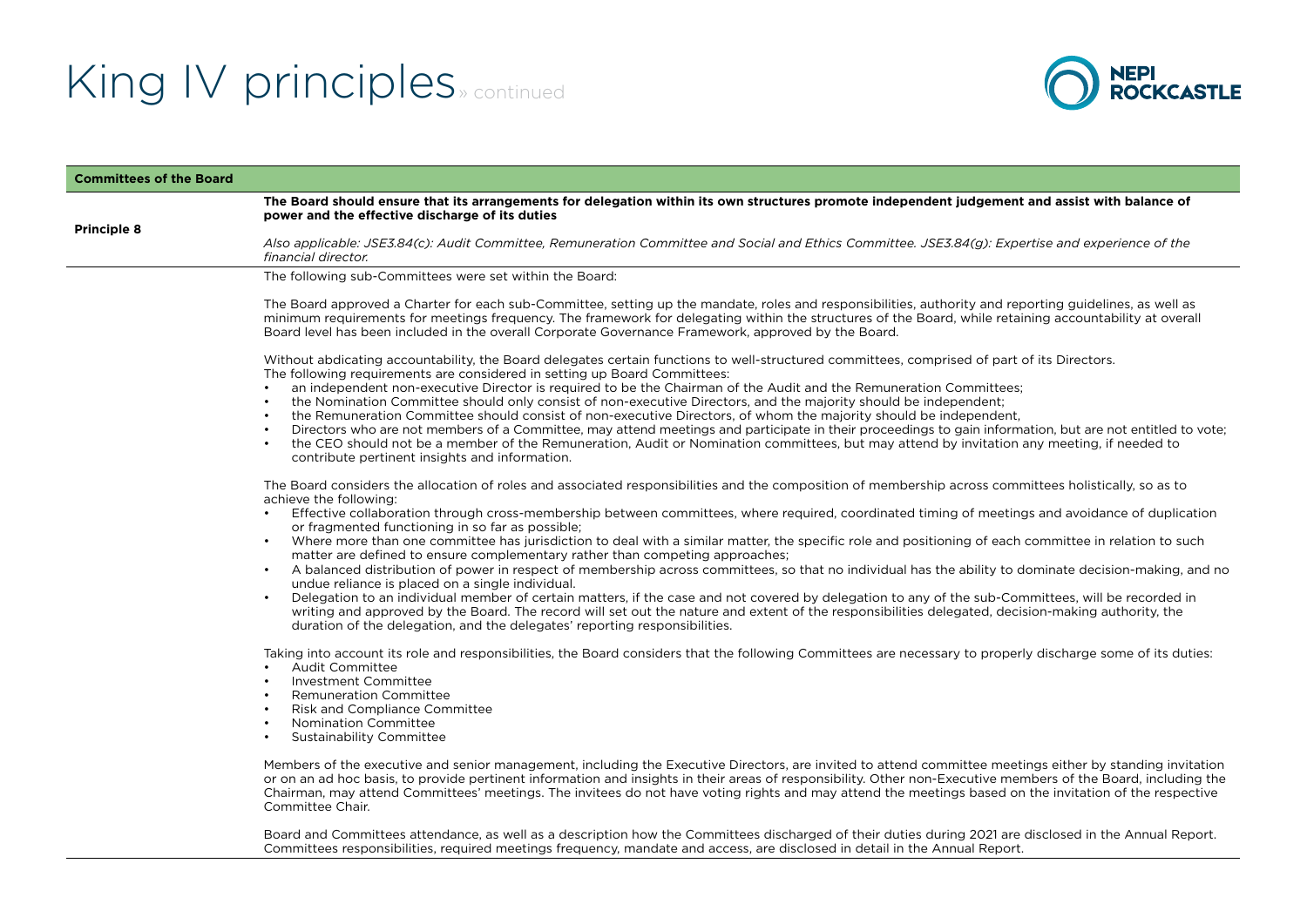

| <b>Evaluations of the performance of the Board</b> |                                                                                                                                                                                                                                                                                                                                                                                                                                                                                                                                                                                                                                                                                                                                                                                                                                                                                                                   |
|----------------------------------------------------|-------------------------------------------------------------------------------------------------------------------------------------------------------------------------------------------------------------------------------------------------------------------------------------------------------------------------------------------------------------------------------------------------------------------------------------------------------------------------------------------------------------------------------------------------------------------------------------------------------------------------------------------------------------------------------------------------------------------------------------------------------------------------------------------------------------------------------------------------------------------------------------------------------------------|
| Principle 9                                        | The Board should ensure that the evaluation of its own performance and that of its committees, its chair and its individual members, support continued<br>improvement in its performance and effectiveness                                                                                                                                                                                                                                                                                                                                                                                                                                                                                                                                                                                                                                                                                                        |
|                                                    | The performance of the Board, its Committees and individual Directors is evaluated and the results are reviewed by the Nomination Committee or the Board.<br>The performance of the Executive Directors is evaluated on an annual basis. The evaluation process is overseen by the Chairman of the Board. The process<br>may be run internally or with support and facilitation from external advisers, as the Board may decide. The performance and effectiveness of the Chairman of<br>the Board is evaluated collectively by its members.                                                                                                                                                                                                                                                                                                                                                                      |
|                                                    | Details of the Board and Committees evaluation process and objectives are disclosed in the Annual Report.                                                                                                                                                                                                                                                                                                                                                                                                                                                                                                                                                                                                                                                                                                                                                                                                         |
| Appointment and delegation of management           |                                                                                                                                                                                                                                                                                                                                                                                                                                                                                                                                                                                                                                                                                                                                                                                                                                                                                                                   |
| Principle 10                                       | The Board should ensure that the appointment of, and delegation to management contribute to role clarity and the effective exercise of authority and<br>responsibilities                                                                                                                                                                                                                                                                                                                                                                                                                                                                                                                                                                                                                                                                                                                                          |
|                                                    | Responsibility for the day-to-day operational management of the Group is delegated to Management. An Operational Mandate approved by the Board<br>is in place, in order to ensure that the appointment of, and delegation to management contribute to role clarity and effective exercise of authority and<br>responsibility. The Operational Mandate describes the roles and responsibilities delegated to management, in areas relevant to the Group, such as:<br>investments and acquisitions up to a certain threshold, leasing / media sales, supplier contracts and payments authorization, finance, legal, human resources,<br>staffing, information technology, ethics and compliance, interaction with authorities, legal, representation in from of third parties. The mandate is further<br>drilled down in the organization based on delegation from the CEO and CFO to senior and middle management. |
| <b>Governance functional areas</b>                 |                                                                                                                                                                                                                                                                                                                                                                                                                                                                                                                                                                                                                                                                                                                                                                                                                                                                                                                   |
| <b>Risk governance</b>                             |                                                                                                                                                                                                                                                                                                                                                                                                                                                                                                                                                                                                                                                                                                                                                                                                                                                                                                                   |
| <b>Principle 11</b>                                | The Board should govern risk in a way that supports the organisation in setting and achieving its strategic objectives                                                                                                                                                                                                                                                                                                                                                                                                                                                                                                                                                                                                                                                                                                                                                                                            |
|                                                    | The company treats risk as integral to the way it makes decisions and executes its duties. The Group's risk governance encompasses both the opportunities<br>and associated risks in developing strategy and the potential positive and negative effects of such risks on the achievement of its organisational objectives.<br>While the Board exercises ongoing oversight of risk management, the Group's risk governance function is delegated to the Risk and Compliance Committee,<br>with the responsibility for implementing and executing effective risk management delegated to management.                                                                                                                                                                                                                                                                                                               |
|                                                    | The Board is ultimately responsible for the strategic direction of the Group, and risk management is linked to the corporate strategy. The Board assumes<br>overall responsibility for governance of risk management. The Board monitors and reviews all significant aspects related to the appropriate management of<br>risks and opportunities and has approved, besides the Risk Management Policy, also the Risk Appetite, which defines the amount of risk the Group is willing<br>to take in executing its strategy.                                                                                                                                                                                                                                                                                                                                                                                        |
|                                                    | The Risk and Compliance Committee must ensure that the risk management plan is appropriate and widely disseminated throughout the Group, is integrated<br>into its day-to-day activities and that risk identification and assessment is performed on a continuous basis.                                                                                                                                                                                                                                                                                                                                                                                                                                                                                                                                                                                                                                          |
|                                                    | Management is responsible for encouraging a risk-conscious business environment and embedding risk management activities within all processes,<br>by integrating the needed mindset, appropriate internal controls and mitigating actions across all its processes, jurisdictions and operations. The Risk<br>and Compliance Officer nominated at Group level is responsible to implement the risk framework across the organisation and to provide the adequate<br>mechanisms for risk evaluation, collection, correlation at Group level.                                                                                                                                                                                                                                                                                                                                                                       |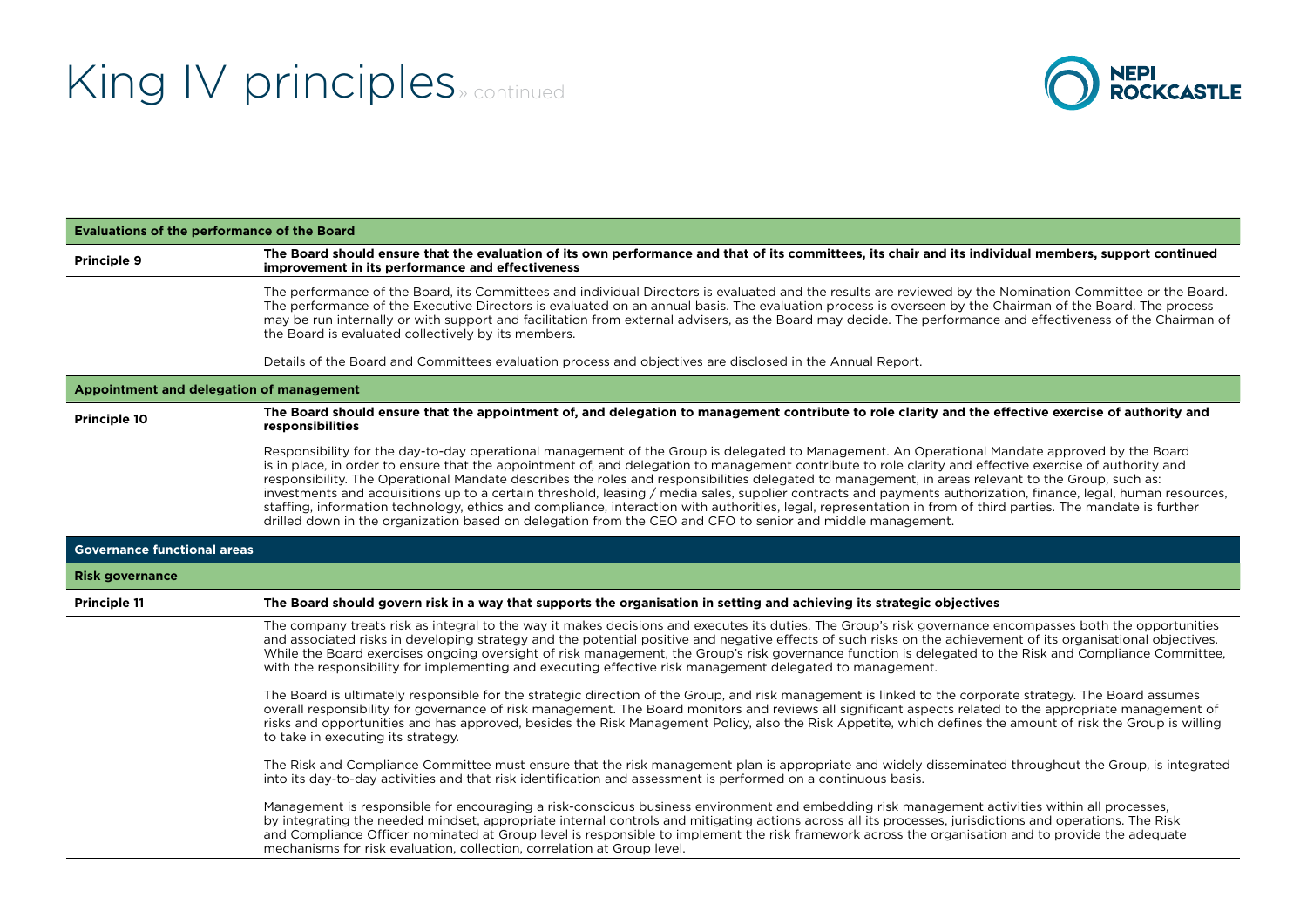

The risk management process is designed to identify, measure, prioritise, respond to and monitor the impact of both internal and external risks.

Identified risks are evaluated in terms of potential impact and likelihood of occurrence based on a precise methodology approved by the Risk and Compliance Committee. The monitored risks are categorized within the following major categories: Strategy, Financial, Operations, Legal, Regulatory and Compliance.

The Group understands and proactively manages risks and opportunities being mindful of the Risk Appetite Statement approved by the Board, in order to optimise business returns. As part of its risk management activities, the Risk and Compliance Committee assesses the residual risk for each of the Group's principal risk categories. Residual risk is determined based on the risk-mitigation plans implemented by management. If residual risk is not at an acceptable level according to the organization's Risk Appetite, the Risk and Compliance Committee may escalate the issue to the Board. The Board will instruct management to implement additional measures and will approve, if the case, resource reallocation in order to properly mitigate risks.

Key risk areas in 2021 and mitigating actions taken by the Group are disclosed in the Integrated Annual Report, Risk Management section.

| <b>Technology and information governance</b> |                                                                                                                                                                                                                                                                                                                                                                                                                                                                                                                                                                                                                                                                                                                                                                                                                                                                                                                                                                     |
|----------------------------------------------|---------------------------------------------------------------------------------------------------------------------------------------------------------------------------------------------------------------------------------------------------------------------------------------------------------------------------------------------------------------------------------------------------------------------------------------------------------------------------------------------------------------------------------------------------------------------------------------------------------------------------------------------------------------------------------------------------------------------------------------------------------------------------------------------------------------------------------------------------------------------------------------------------------------------------------------------------------------------|
| <b>Principle 12</b>                          | The Board should govern technology and information in a way that supports the organisation setting and achieving its strategic objectives                                                                                                                                                                                                                                                                                                                                                                                                                                                                                                                                                                                                                                                                                                                                                                                                                           |
|                                              | The Board is responsible for the governance of and ongoing oversight of technology and information. The Board oversees the internal controls, including on<br>information and technology, and confirms that processes exist ensuring timely, relevant, accurate and accessible reporting, communication and data storage.                                                                                                                                                                                                                                                                                                                                                                                                                                                                                                                                                                                                                                           |
|                                              | The Board oversees the IT processes in relation to compliance with relevant laws and risk related to the outsourced IT services, providing for business<br>resilience, continuity and disaster recovery.                                                                                                                                                                                                                                                                                                                                                                                                                                                                                                                                                                                                                                                                                                                                                            |
|                                              | Part of the IT processes are outsourced to third-party service providers and are governed by service level agreements. Compliance with the service level<br>agreement is monitored by management and the terms are reviewed on a regular basis.                                                                                                                                                                                                                                                                                                                                                                                                                                                                                                                                                                                                                                                                                                                     |
|                                              | Through regular reports provided by management, the Board ensures that the Group's IT systems are integrated with the overall business strategy and<br>processes and that the use of information technology results in:<br>integration of processes, people, technology information is seamless across the Group;<br>the information technology hard and soft infrastructure enables achieving the Group's strategy;<br>proper arrangements are in place for business continuity and disaster recovery;<br>proper security measures have been implemented to ensure confidential data is safely safeguarded and easily accessible while complying with the<br>relevant cybersecurity, data protection or other applicable laws and regulations;<br>monitor the investments in information technology to enable the above;<br>responsible disposal of obsolete technology and information in a way that has regard to environmental impact and information security. |
|                                              | Close oversight has been delegated by the Board to the Audit Committee. The Group also defined an IT Governance Policy, approved by the Board, that<br>defines the Board's commitment for steering the information technology processes in the Group, as well as set the direction of approaching information and<br>technology                                                                                                                                                                                                                                                                                                                                                                                                                                                                                                                                                                                                                                     |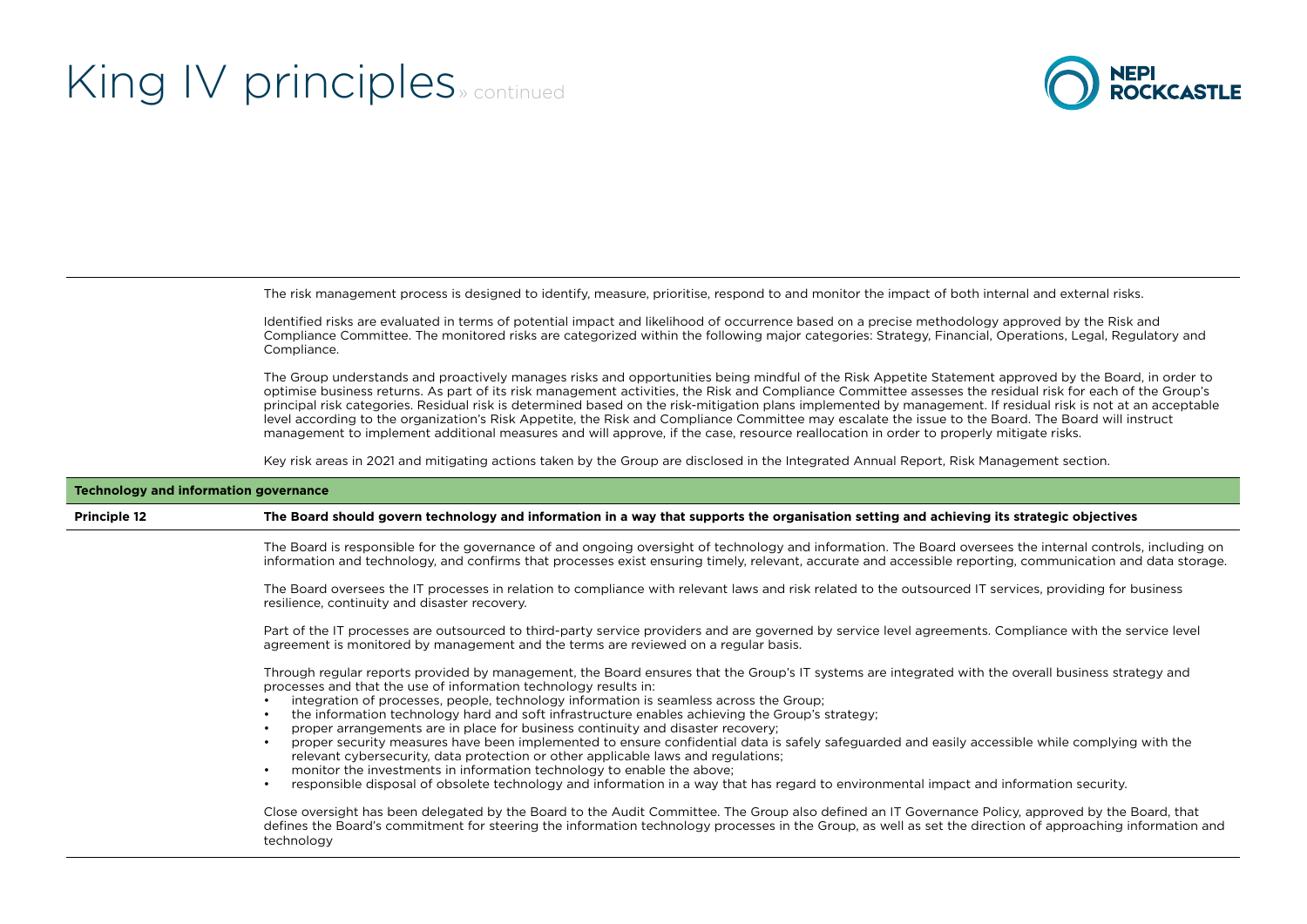

| <b>Compliance governance</b> |                                                                                                                                                                                                                                                                                                                                                                                                                                                                                                                                                                                                                                                                                                                                                                                                                                                                                                                                                                                                                                                                                                                                                                                                                                                                                                                                                                                                                                                                                                                                                                                                                                                                                                                                                                                                                                                                                                                                                                                                                   |
|------------------------------|-------------------------------------------------------------------------------------------------------------------------------------------------------------------------------------------------------------------------------------------------------------------------------------------------------------------------------------------------------------------------------------------------------------------------------------------------------------------------------------------------------------------------------------------------------------------------------------------------------------------------------------------------------------------------------------------------------------------------------------------------------------------------------------------------------------------------------------------------------------------------------------------------------------------------------------------------------------------------------------------------------------------------------------------------------------------------------------------------------------------------------------------------------------------------------------------------------------------------------------------------------------------------------------------------------------------------------------------------------------------------------------------------------------------------------------------------------------------------------------------------------------------------------------------------------------------------------------------------------------------------------------------------------------------------------------------------------------------------------------------------------------------------------------------------------------------------------------------------------------------------------------------------------------------------------------------------------------------------------------------------------------------|
| Principle 13                 | The Board should govern compliance with applicable laws and adopted non-binding rules, codes and standards in a way that supports the organisation<br>being ethical and a good corporate citizen                                                                                                                                                                                                                                                                                                                                                                                                                                                                                                                                                                                                                                                                                                                                                                                                                                                                                                                                                                                                                                                                                                                                                                                                                                                                                                                                                                                                                                                                                                                                                                                                                                                                                                                                                                                                                  |
|                              | The Group implemented a General Compliance Policy aiming to guide compliance by: (i) setting a clear compliance framework, (ii) promoting consistent,<br>rigorous and comprehensive practices throughout the Group, (iii) stimulating a culture of compliance, including ethics and integrity.                                                                                                                                                                                                                                                                                                                                                                                                                                                                                                                                                                                                                                                                                                                                                                                                                                                                                                                                                                                                                                                                                                                                                                                                                                                                                                                                                                                                                                                                                                                                                                                                                                                                                                                    |
|                              | The Compliance Function covers the following responsibilities for the entire Group:<br>Advisory: counsels all management levels and personnel on compliance with laws, rules and standards, including keeping them informed on legislative<br>developments and emerging exposure;<br>Guidance and education: assists senior management in educating staff on compliance issues and acts as a contact point for compliance queries;<br>Identification, measurement and assessment of compliance risks: identifies, documents and evaluates the compliance risks associated with the business<br>activities, including the development of new business practices and new partnerships;<br>Monitoring, testing and reporting: periodically assesses compliance of processes and practices and monitors risks associated to various jurisdictions and<br>emerging legislation.                                                                                                                                                                                                                                                                                                                                                                                                                                                                                                                                                                                                                                                                                                                                                                                                                                                                                                                                                                                                                                                                                                                                        |
|                              | The Board appointed a dedicated Group Risk & Compliance Officer and further strengthened the compliance management system structured around three<br>pillars: (1) build awareness and enable prevention, (2) deploy sufficient detection and investigation mechanisms, and (3) implement appropriate response,<br>mitigation and consequence management actions.                                                                                                                                                                                                                                                                                                                                                                                                                                                                                                                                                                                                                                                                                                                                                                                                                                                                                                                                                                                                                                                                                                                                                                                                                                                                                                                                                                                                                                                                                                                                                                                                                                                  |
|                              | The Group Risk & Compliance Officer has the following responsibilities:<br>assist the Board of Directors, Risk and Compliance Committee and management in fulfilling their respective risk and compliance oversight<br>responsibilities;<br>set ongoing enterprise risk and compliance management practices suitable for the Group's needs;<br>build and maintain relationships with those responsible for managing risks throughout the Group;<br>oversee enterprise risk management ownership within the respective lines of accountability;<br>$\bullet$<br>review the operation of enterprise risk management in each operating unit;<br>report on incidents and severe risks to the CEO and Risk and Compliance Committee;<br>$\bullet$<br>develop the format, rules and principles governing the use of the risk and compliance management tools used within the Group (e.g. Risk Register,<br>$\bullet$<br>Conflict of Interests Register, Whistleblowing channels etc.);<br>propose, based on the relevant input from management, changes to the Group's Risk Appetite;<br>$\bullet$<br>develop and periodically review compliance and risk management framework, methodology and operational processes at Group level, seeking to<br>prevent Group exposure to risks;<br>set the annual Compliance Program and report periodically to the Risk and Compliance Committee, on the risk and compliance management status;<br>advise regarding the impact of legal and regulatory changes, as well the best practices and legislative trends, on Group activities and coordinate needed<br>$\bullet$<br>alignment;<br>ensure deployment of training and awareness programs for Group's personnel, on a risk-based approach, aiming to develop the risks culture;<br>run periodical compliance checks seeking to ensure that the implemented processes are aligned to internal and legal framework, as well that the<br>appropriate controls are in place in order to prevent compliance risk to materialize; |
|                              | raise the issue of insufficiency or lack of appropriate resources required to properly manage risk and compliance, considering the risk appetite and the<br>$\bullet$<br>results of the periodical risk assessment exercises and/or audits.                                                                                                                                                                                                                                                                                                                                                                                                                                                                                                                                                                                                                                                                                                                                                                                                                                                                                                                                                                                                                                                                                                                                                                                                                                                                                                                                                                                                                                                                                                                                                                                                                                                                                                                                                                       |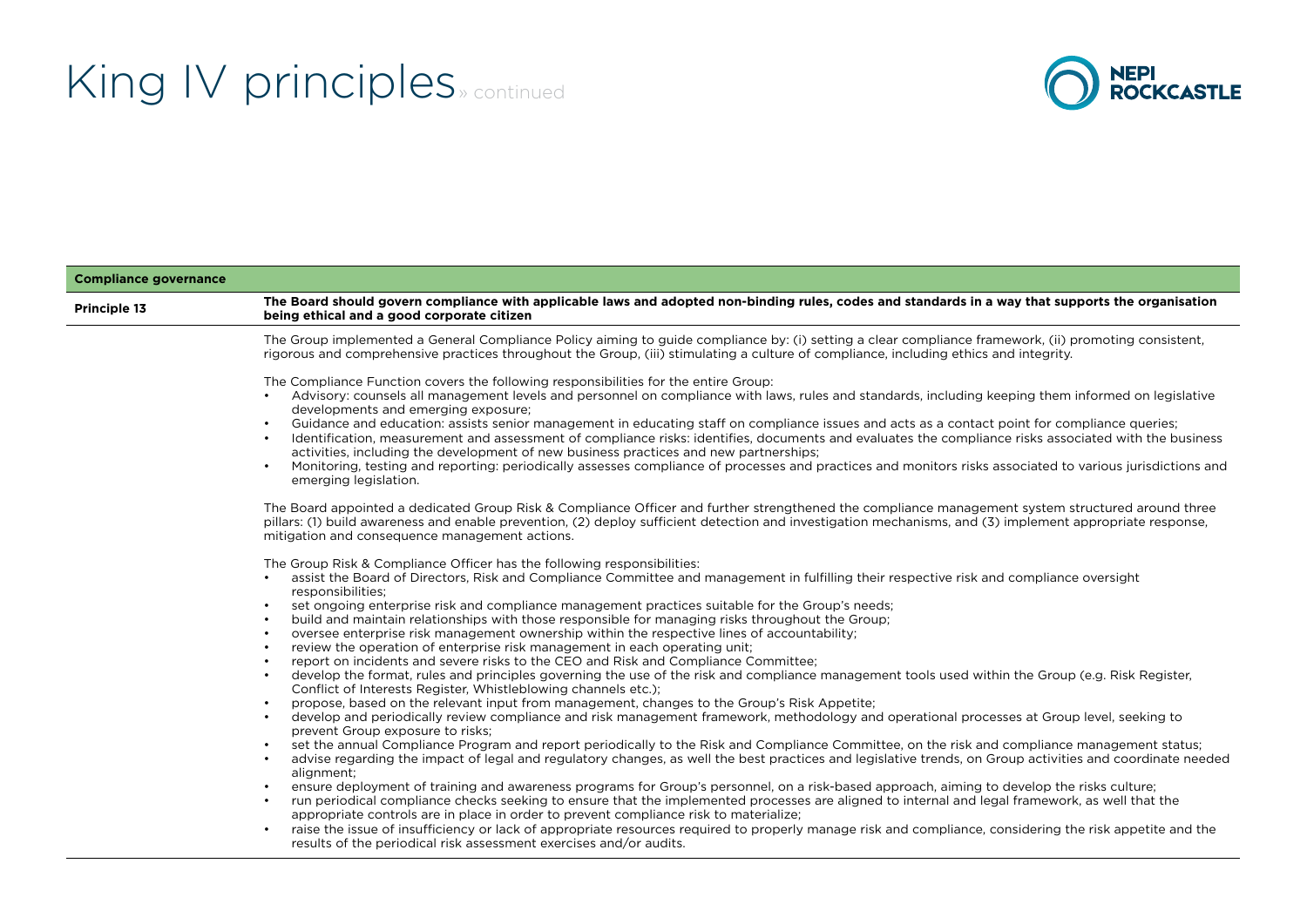

NEPI Rockcastle implemented privacy policies and procedures across the Group, based on a zero tolerance to major information loss or leakage, and these are deployed and monitored by an experienced Data Protection Officer. The Group's approach to privacy includes:

- embedding privacy-by-design principle in core processes:
- embedding data privacy stipulations in supplier and customer contracts;
- providing clear and relevant information to all data subjects regarding their rights and the coordination of processing;
- making sure that data is processed only for the purpose it has been collected;
- following the data minimisation principle as well as the applicable data retention periods;
- properly protecting personal data from loss or unauthorised access.

No significant data breach resulting in significant leakage, loss or unavailability of personal data occurred in 2021.

The Group's policies and procedures are available to all employees in a shared location. Training and awareness programmes were organised on various compliance-related topics as well as new procedures covering business processes during 2021.

Operational compliance is monitored for all companies in the Group and all jurisdictions and reported to the Risk and Compliance Committee on a quarterly basis. The Group would disclose in the Annual Report if it were to incur material or repeated regulatory penalties, sanctions or fines for breaches of, or non-compliance with, statutory obligations. As at the date of this report, there were no material regulatory penalties, sanctions or fines for breach or noncompliance with statutory obligations imposed on the Group companies or any of its directors or officers. The key compliance risks the Group is facing and the mitigating measures and controls implemented are included in the Risk Management – Key Risk Areas section of this Report.

| <b>Remuneration governance</b> |                                                                                                                                                                                                                                                                                                                                                                                                                                                                                                                 |
|--------------------------------|-----------------------------------------------------------------------------------------------------------------------------------------------------------------------------------------------------------------------------------------------------------------------------------------------------------------------------------------------------------------------------------------------------------------------------------------------------------------------------------------------------------------|
| Principle 14                   | The Board should ensure that the organisation remunerates fairly, responsibly and transparently so as to promote the achievement of strategic objectives<br>and positive outcomes in the short, medium and long term                                                                                                                                                                                                                                                                                            |
|                                | Also applicable: JSE LR 3.84(k): The remuneration policy and the remuneration implementation report                                                                                                                                                                                                                                                                                                                                                                                                             |
|                                | <b>Directors Remuneration</b><br>NEPI Rockcastle's aim is to offer competitive packages for Executive Directors, with an optimal balance of fixed and variable components, aiming to ensure<br>long- term engagement and retention of the management team.                                                                                                                                                                                                                                                      |
|                                | Directors' remuneration is periodically reviewed and changes are determined based on the above elements. Any significant changes in the remuneration<br>policy is subject to the review and approval of the Remuneration Committee.                                                                                                                                                                                                                                                                             |
|                                | The remuneration of the members of the Board of Directors is reviewed and approved on an annual basis by the Remuneration Committee. Fees payable to<br>Non-Executive and Executive Directors are benchmarked against market norms and are reviewed and approved by the Remuneration Committee.                                                                                                                                                                                                                 |
|                                | The Remuneration Committee oversees the determination of the performance compensations package for the Executive Directors, top management as well<br>as approves the principles to be applied and overall compensation for middle management and staff categories.                                                                                                                                                                                                                                             |
|                                | The Directors remuneration during the year is disclosed in the 2021 Annual Report which includes the Remuneration Policy and the Implementation Report.                                                                                                                                                                                                                                                                                                                                                         |
|                                | <b>Remuneration policy</b><br>The Group is also committed to support people management processes with a comprehensive and transparent Remuneration policy. The Group's<br>remuneration policy was designed to deliver above market compensation for top employees, and enforce an excellence approach to performance, while<br>creating value for shareholders. It is also meant to ensure differentiated reward packages for all employees, in line with their role, competence, performance<br>and behaviour. |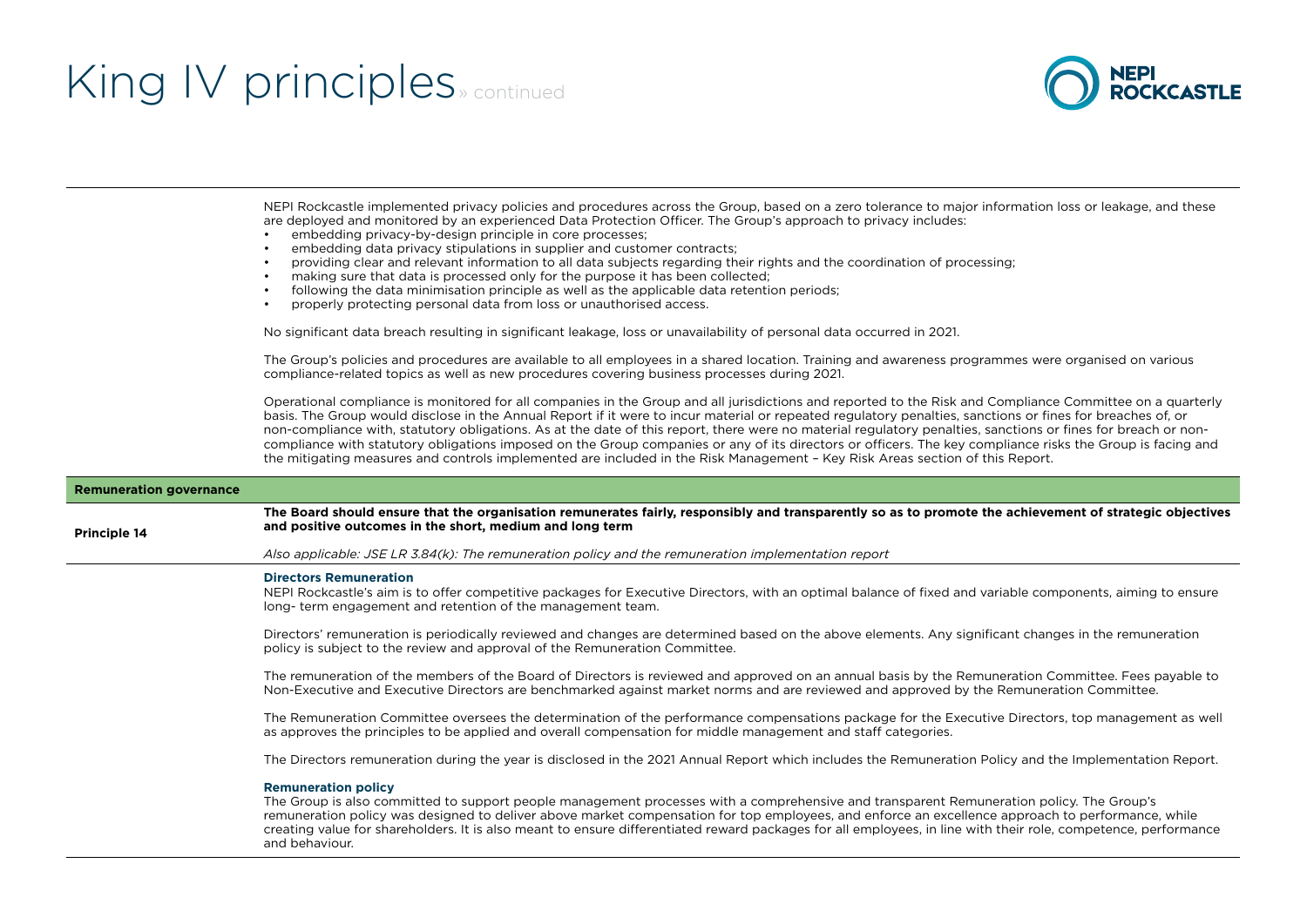

#### **Assurance Principle 15 The Board should ensure that assurance services and functions enable an effective control environment, and that these support the integrity of information for internal decision making and of the organisation's external reports** The Board has delegated to the Audit Committee the responsibility for overseeing that arrangements for assurance services and functions are effective in:<br>(i) enabling an effective internal control environment. (i) enabling an effective internal control environment,<br>(ii) supporting the integrity of information used for int (ii) supporting the integrity of information used for internal decision-making by management, the Board and its committee, (iii) supporting the integrity of external reports supporting the integrity of external reports, In accordance with best practice and the principle of direct, independent communication between the Audit Committee and the external auditor, the Audit Committee was provided with an independent report including significant auditing matters and auditor's observations relating to the internal control environment of the Group, and management's response. The Audit Committee reviewed the report and discussed directly with the external auditor the findings, and both have confirmed that all matters have been satisfactorily addressed by management. The external auditors also held private meetings with the Audit Committee, without any member of the management team present and had unrestricted access to communicate privately to the Audit Committee any issue they may consider. The external auditor confirmed their independence to the Audit Committee in respect of: relationships between PwC and the Group, relationships and investments held by individuals employed by PwC related to the Group, employment of PwC staff by the Group, business relationships, other services provided by PwC to the Group, fees. The external auditor also confirmed there had been no contingent fees, no services granted by PwC to Directors and/or Senior Management of the Group, no gifts or hospitality. The auditor has additionally confirmed compliance of the firm and individual audit partners with all internal PwC independence requirements, rotation policies, as well as relevant regulatory and professional requirements including the Ethical Standard issued by the Financial Reporting Council, and have affirmed that their integrity, objectivity and independence have not been compromised. The Group implemented an insourced Internal Audit function, coordinated by an experienced Audit Director. The activity of Internal Audit, its mandate, responsibilities and access are regulated through the Internal Audit Charter, approved by the Audit Committee. In alignment with its Charter, Internal Audit reports functionally to the Audit Committee and administratively to the CEO. Internal Audit carries out independent risk-based audits, under the guidance of the Audit Committee. The Audit Committee therefore: • defines the mandate of Internal Audit through the Audit Charter; • reviews the effectiveness of the Internal Audit function, and its capacity to carry out the annual audit plan; • reviews the activities and organisational structure of the Internal Audit function and ensures no unjustified restrictions or limitations exist; • provides independence of the Internal Audit function, through the reporting line; • ensures Internal Audit activities comply with the relevant rules and regulations; • reviews and approves the results of risk assessment and the Annual Audit Plan; • reviews and approves the Internal Audit reports and evaluate the adequacy of management's action plans to address risks and control deficiencies; • monitors the status of implementation of management action plans; • may escalate to the Board of Directors the significant audit findings and control deficiencies which require the Board's attention and prioritisation.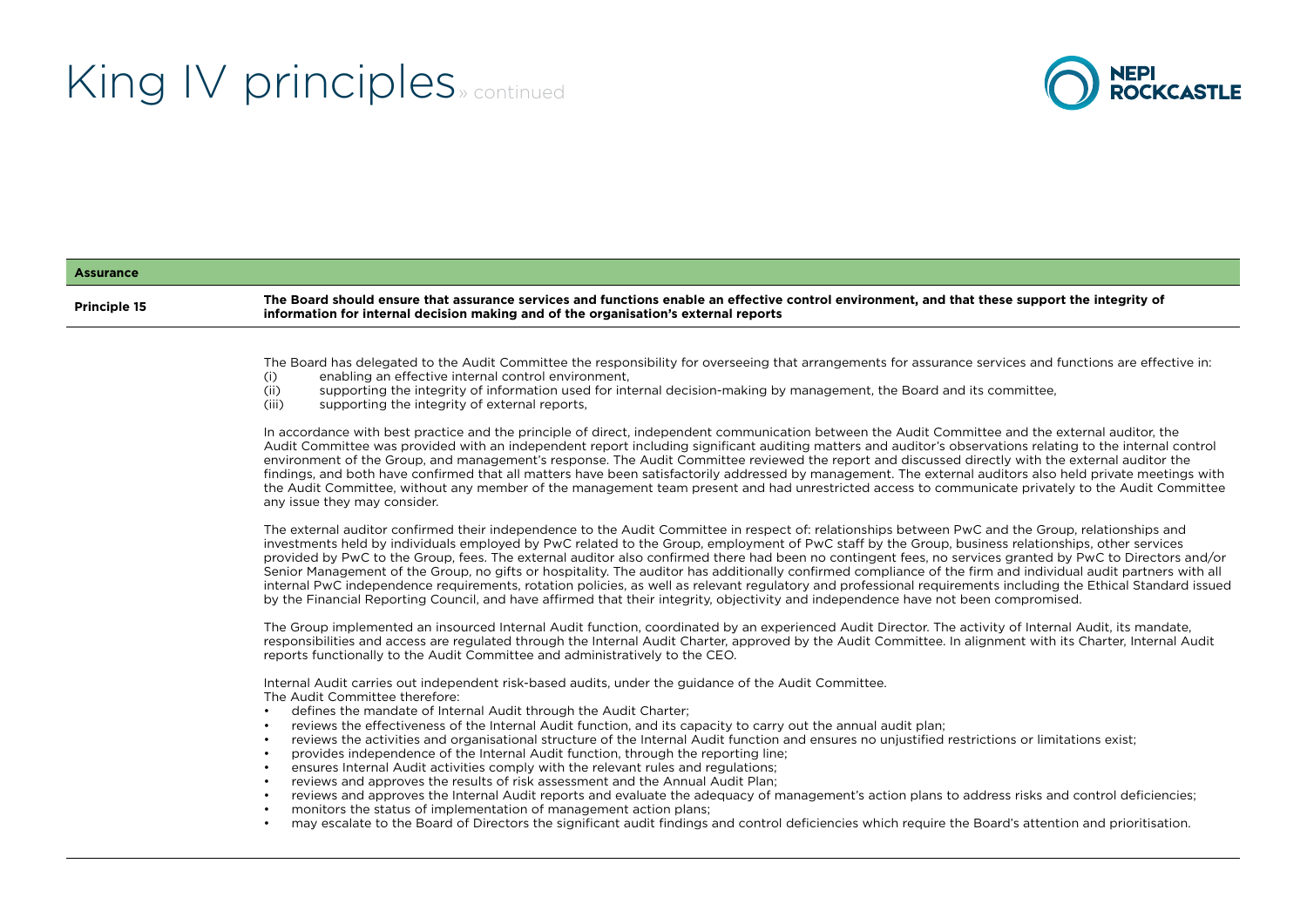

Internal Audit remains independent of all line and functional management and answers to the Board of Directors through the Audit Committee, having unlimited access to the Audit Committee and its Chair.

Internal Audit is responsible to implement the Annual Audit Plan, approved by the Audit Committee and perform ad-hoc engagements, based on the request of the Audit Committee or on the red flags identified.

The Audit Committee has considered and found the expertise and experience of the Internal Audit Director are appropriate for the position and the arrangements for the Internal Audit function are adequate to the size and complexity of the Group.

| <b>Stakeholder relationships</b> |                                                                                                                                                                                                                                                                                                                                                                                                                                           |
|----------------------------------|-------------------------------------------------------------------------------------------------------------------------------------------------------------------------------------------------------------------------------------------------------------------------------------------------------------------------------------------------------------------------------------------------------------------------------------------|
| <b>Stakeholders</b>              |                                                                                                                                                                                                                                                                                                                                                                                                                                           |
| <b>Principle 16</b>              | In the execution of its governance role and responsibilities, the Board should adopt a stakeholder-inclusive approach that balances the needs, interests<br>and expectations of material stakeholders in the best interests of the organisation over time                                                                                                                                                                                 |
|                                  | The Board exercises ongoing oversight of stakeholder relationship management, while responsibility for implementation and execution of effective<br>stakeholder relationship management has been delegated by the Board to the Management. The Company's main stakeholders are considered to be its<br>shareholders, bondholders, employees, tenants, suppliers, banks, analysts, authorities, communities.                               |
|                                  | Management engaged actively during 2021 in communication with the major stakeholders of the Group, including in order to manage the pandemics crisis.<br>All major stakeholder categories are identified proactively by the Group. These are also included in the Integrated Report of 2021, together with a list with<br>the key interactions between the management and such stakeholders throughout the year.                          |
|                                  | NEPI Rockcastle has a transparent information communication policy, enabling stakeholders to assess the Group's economic value and prospects. The<br>Company encourages proactive engagement with shareholders, including during the Company's semi-annual results presentations and annual general<br>meetings, where Directors are available to respond to shareholders' inquiries on how the Board has executed its governance duties. |
|                                  | The Executive Directors have regular discussions on operational trends and financial performance with stakeholders, where they believe this to be in the<br>Group's best interests. However, no information is shared preferentially to some stakeholders, while not being available to all generally. Detailed feedback<br>from these interactions is discussed at Board level.                                                          |
|                                  | The Group's website is the principal means of communicating with existing stakeholders and informing new or potential investors about the Group. The<br>website contains the regulatory announcements and an archive of all published results and reports, press releases, factual details about the Group's assets<br>and contact information for the operational teams within the Group.                                                |